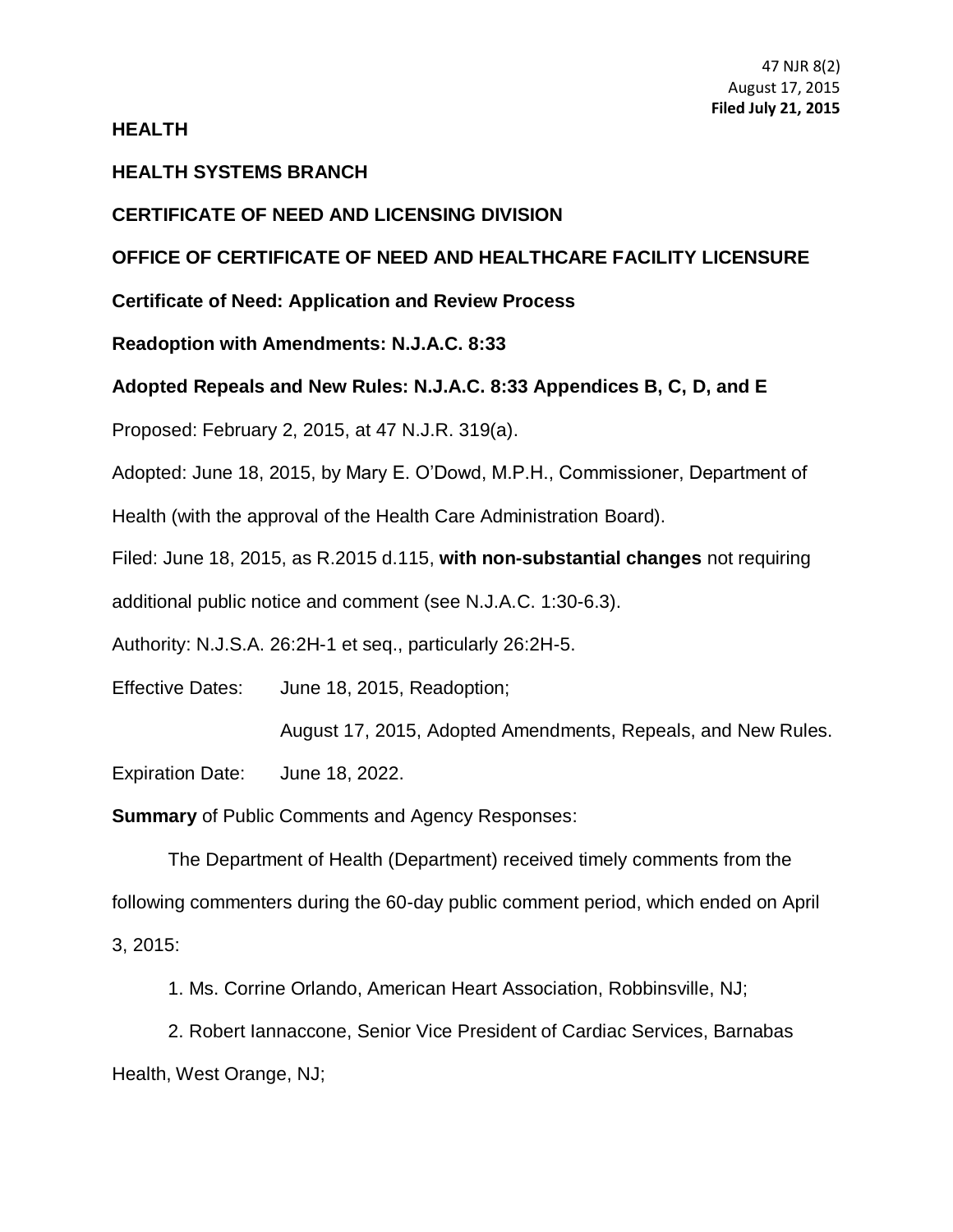3. Steven G. Littleson, Executive Vice President, Meridian Health, and President, Meridian Hospitals Corporation, Neptune, NJ;

4. Paul E. Minnick, RN, MSN, NEA-BC, Chief Operating Officer, CarePoint Health, Bayonne Medical Center, Bayonne, NJ;

5. Marie T. Duffy, Chief Operating Officer, CarePoint Health, Christ Hospital, Jersey City, NJ;

6. Adam Beder, Vice President, Government Affairs, JFK Health, Edison, NJ;

7. Michael Antoniades, MPA, Executive Vice President and Chief Operating Officer, Robert Wood Johnson University Hospital—New Brunswick and Somerset Campuses, New Brunswick, NJ;

8. Nancy DiLiegro, PhD, FACHE, Vice President, Clinical Operations and Physician Services, Chief Clinical Officer, Trinitas Regional Medical Center, Elizabeth, NJ;

9. Richard P. Miller, President and Chief Executive Officer, Virtua Health, Inc., Marlton, NJ;

10. Susan Bonfield, General Counsel, Vice President, Legal and Regulatory Affairs, Deborah Heart and Lung Center, Browns Mills, NJ;

11. Robert C. Garrett, President and Chief Executive Officer, Hackensack University Health Network and Hackensack University Medical Center, Hackensack, NJ, and John A. Fromhold, FACHE, Chief Executive Officer, Hackensack University Medical Center—Mountainside, Mountainside, NJ;

12. Robert P. Wise, FACHE, President and Chief Executive Officer, Hunterdon Healthcare, Flemington, NJ;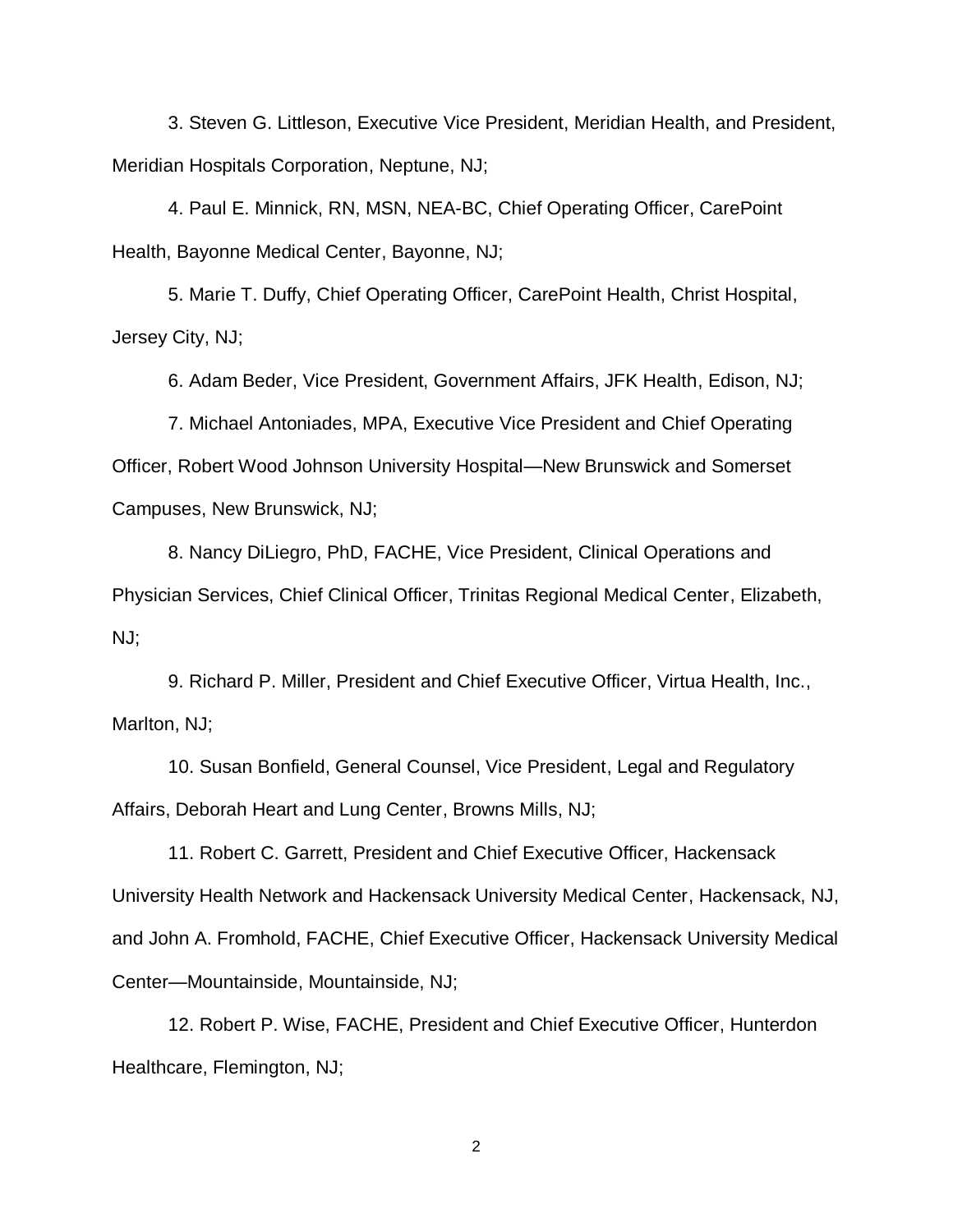13. John A. DiAngelo, President and Chief Executive Officer, and M. Todd Way, Executive Vice President, Operations, Inspira Health Network, Mullica Hill, NJ;

14. Elizabeth Sheridan, RN, Egg Harbor City, NJ;

15. Barry S. Rabner, President and Chief Executive Officer, Princeton HealthCare System, Plainsboro, NJ;

16. Leslie D. Hersh, President and CEO, Saint Clare's Health System, Denville, NJ; and

17. Catherine Yaxley, Vice President, Planning and Government Affairs, Holy Name Medical Center, Teaneck, NJ.

A summary of the comments and the Department's responses thereto follows. The numbers in parentheses following each comment below correspond to the commenters listed above.

#### **Proximity of PCI Services to Patient Residence**

1. COMMENT: A commenter states, "Patients and their families often prefer to be treated by their local physicians at facilities close to home and elective angioplasty or PCI is no different." (1)

2. COMMENT: A commenter states, "The community deserves the best medical care close to home," and residents "should not be forced to travel out of the [county] or to neighboring states to access this service." The commenter further asserts, "Hunterdon County has a growing underserved population with no public transportation options to access out-of-area facilities to receive this treatment. This has led to patients not pursuing elective angioplasty because of the inability to travel such distances, and has in turn led to repeated hospitalizations for untreated heart disease." (12)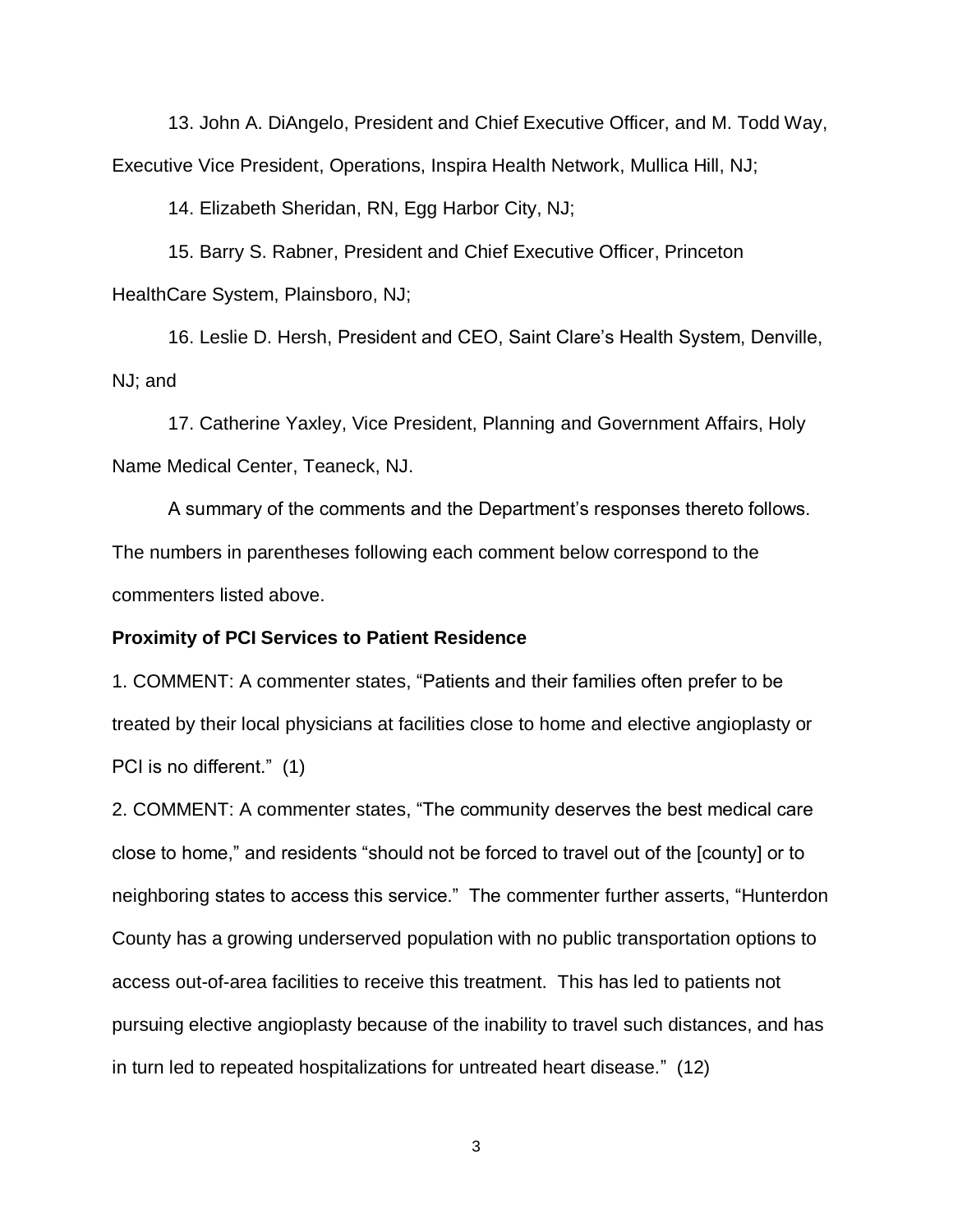3. COMMENT: A commenter "strongly believes the residents of Cumberland, Salem, and Gloucester counties should have immediate access to elective … PCI services in their own communities." The commenter states, "Each of our hospitals has the cardiac service resources and the volume of cases necessary to justify the establishment of an elective PCI program." (13)

4.COMMENT: A commenter states that residents of "Gloucester, Salem and Cumberland Counties … face potential health risk and economic hardship to travel outside of their respective counties, and ... out of State for ... 'elective' angioplasty" and that, the "regulations should be modified to allow elective angioplasties to be performed at our hospitals that currently provide emergency PCI." (14)

RESPONSE TO COMMENTS 1 THROUGH 4: The Department acknowledges that some individuals may prefer to obtain elective PCI at local community hospitals. As part of the full review of applications for certificates of need (CN) to participate in the Atlantic C-PORT-E Study, the Department considered the issue of Statewide access to PCI without on-site surgical backup. The Department is unaware of existing access problems with elective PCI related to the ability of each community hospital to perform such services.

The commenters associate the lack of elective PCI performed at local community hospitals with increased risk to the health of the residents of this State, but none offers any substantive information to support this assertion. The Department has received neither complaints nor data supporting the commenters' assertions. For that reason, the Department will make no change on adoption in response to the comments. The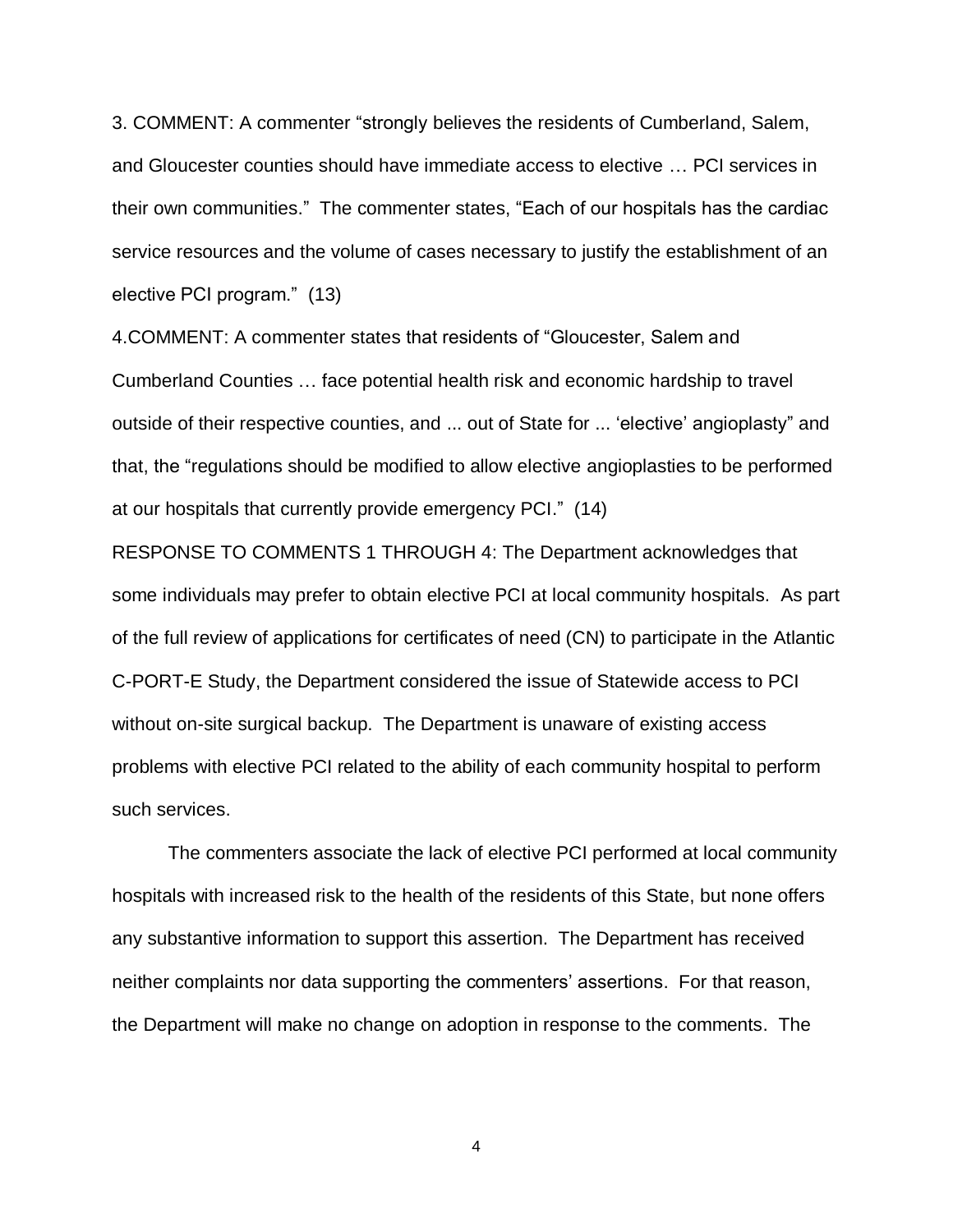Department will continue to consider access to health care services subject to health planning regulation in future CN calls for elective angioplasty.

#### **Hospital Systems**

5. COMMENT: A commenter supports the requirement at proposed new N.J.A.C. 8:33- 3.11(c)8ii that facilities partnered under a collaboration agreement regularly consult on a case, and use technology to share case information rapidly. The commenter believes that not "all community hospitals should be performing elective PCI," and implies that CN approval for elective angioplasty without cardiac surgery backup should be limited to hospitals that are part of a "comprehensive [cardiovascular] network," in which "digital image transmission capabilities" support "safe, effective care" of patients throughout a region, to facilitate rapid communication between a community hospital and a [fullservice] cardiac surgery program "for those rare instances when problems do occur." The commenter states, policy "changes relative to clinical practices … must continue to support a coordinated network approach to cardiovascular care." (3) RESPONSE: The Department acknowledges the commenter's support for proposed new N.J.A.C. 8:33-3.11(c)8ii and the convenience of digital image sharing capabilities among affiliate facilities within a hospital system or network.

The collaboration agreement serves to ensure that non-network facilities can communicate with participating hospitals as promptly as may be necessary, and take advantage of technology that facilitates this communication. This requirement is in the Atlantic C-PORT-E Manual of Operations, and would continue at proposed new N.J.A.C. 8:33-3.11(c)8ii. The Department is unaware of communication issues between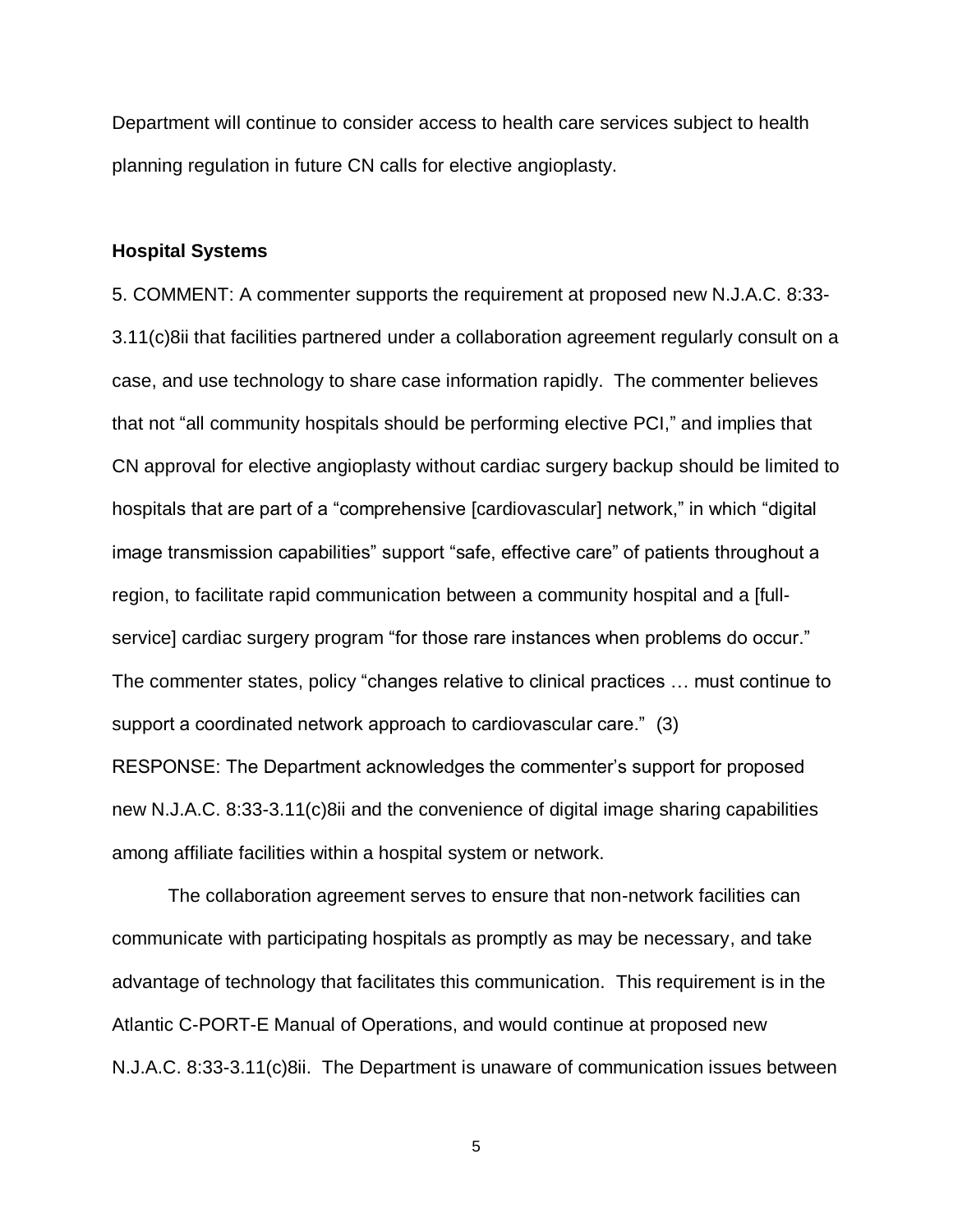participating community hospitals that are not part of a hospital network and their cardiac surgery backup partners, and the commenter does not otherwise provide a rationale for automatic exclusion of these community hospitals from participation in the State demonstration project. The Department will consider a facility's ability to comply with N.J.A.C. 8:33-3.11(c)8ii, and the relevance of membership in a network or system as it may affect that compliance, in its anticipated rulemaking.

For the foregoing reasons, the Department will make no change on adoption in response to the comment.

6. COMMENT: A commenter suggests that the Department expand the category of hospitals that are eligible to participate in the State demonstration project beyond those that are registry participants. The commenter requests that the Department permit hospitals that are part of a health care network and that do not have onsite cardiac surgical backup (mentee hospitals) to participate in the State demonstration project if the health care network to which the mentee hospital belongs includes another hospital that has cardiac surgery (mentor hospitals). The commenter states that permitting mentee hospitals "to participate in the State demonstration project [would] strengthen the database by providing additional valuable data" and would "add a layer of protection and quality that might not otherwise be available." The commenter states that hospitals in a health care network "share financial, operational, and clinical functions" to achieve "the joint delivery of high quality care." The commenter suggests rule text for a regulatory scheme in which the mentor hospital would "assume primary, exclusive and ultimate responsibility for the oversight of all the clinical programmatic staffing and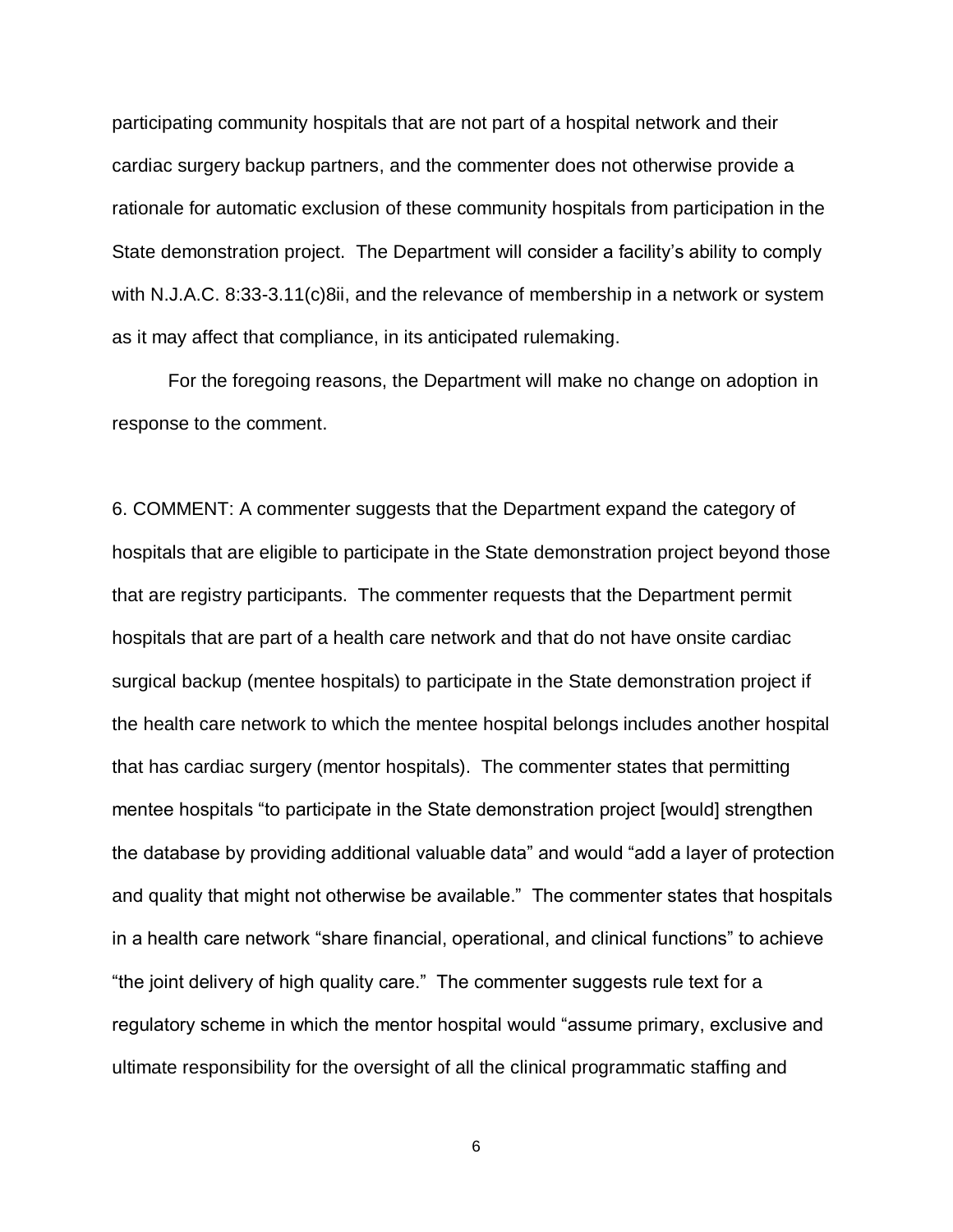volume requirements" and "quality outcomes associated with the [mentee hospital's] participation in the State demonstration project." The commenter states that networked hospitals share an "identity of interests" that gives each a "heavy incentive to assure that elective PCI services are of the highest quality possible and that appropriate measures are taken to expedite the transfer of a patient needing cardiac surgery to" a mentor hospital.

The commenter attaches to the comment copies of its November 2013 and February 2014 comments on prior rulemaking activity of the Department with respect to this issue, containing its prior recommendations that the Department require participants in the prior demonstration projects to have "shared governance interests" with "the hospital or health care system … that provides the requisite surgical back-up" and "strong clinical affiliation through a contractual agreement with an established hospital or healthcare network that has the designation as a Cardiac Surgery Center" and a "strong collaborative agreement delineating the Cardiac Surgery Center's role in the general oversight of quality assurance for all cardiac programs at hospitals performing elective angioplasty without surgical backup on-site," including "cross training of personnel, periodic review of … data" such as "Door to Balloon times," and joint Morbidity and Mortality … conferences," with the rationale that these requirements would enhance "communication between the organizations to assist in providing high quality care and establishing best practices."

The commenter recommends that the Department change proposed N.J.A.C. 8:33-3.11(c) to expand eligibility to participate in the State demonstration project beyond those hospitals that the Department licensed to participate in the registry, to include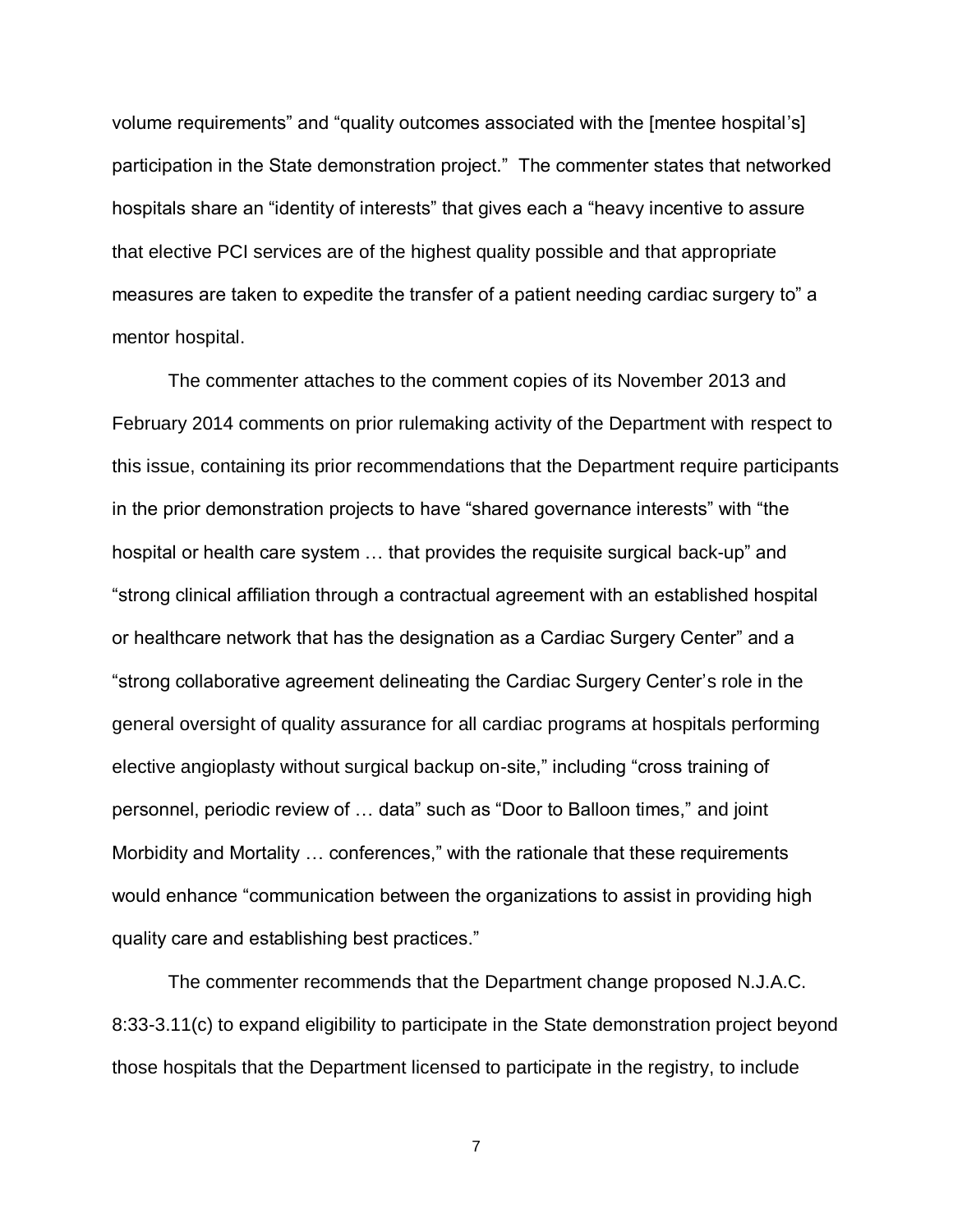"mentee hospitals" as described above, provided they are within 50 miles of the mentor hospital, and can demonstrate compliance with the Manual of Operations volume requirements "by the third year of operation" and the patient selection protocols and device limitations by the end of the first year of licensure. The commenter recommends additional changes to proposed N.J.A.C. 8:33-3.11(c) to require "mentor hospitals" to assume "primary responsibility of the oversight of all clinical, programmatic, staffing and volume requirements" and "quality outcomes" for the mentee hospital, and cross training of personnel, data entry, creation of forms, periodic data review, joint morbidity and mortality conferences, and joint data reporting. The commenter also recommends that the Department establish December 31, 2015, as the termination date of the State demonstration project, "by which time the Department will have promulgated new rules at N.J.A.C. 8:33E for elective angioplasty without cardiac surgery backup, issued licenses" thereunder, and established minimum standards for the procedure and a Statewide certificate of need call.

RESPONSE: The Department declines to change proposed N.J.A.C. 8:33-3.11 as the commenter suggests. The changes the commenter suggests would be inconsistent with the Atlantic C-PORT-E Manual of Operations and would exceed the scope of the proposed rulemaking. To maintain consistency with the Manual of Operations, the Department will not implement these changes in the context of the State demonstration project.

The Department declines to establish December 31, 2015, as the termination date for the State demonstration project, and the date by which it shall have concluded its review of data, completed the anticipated future rulemaking process, conducted a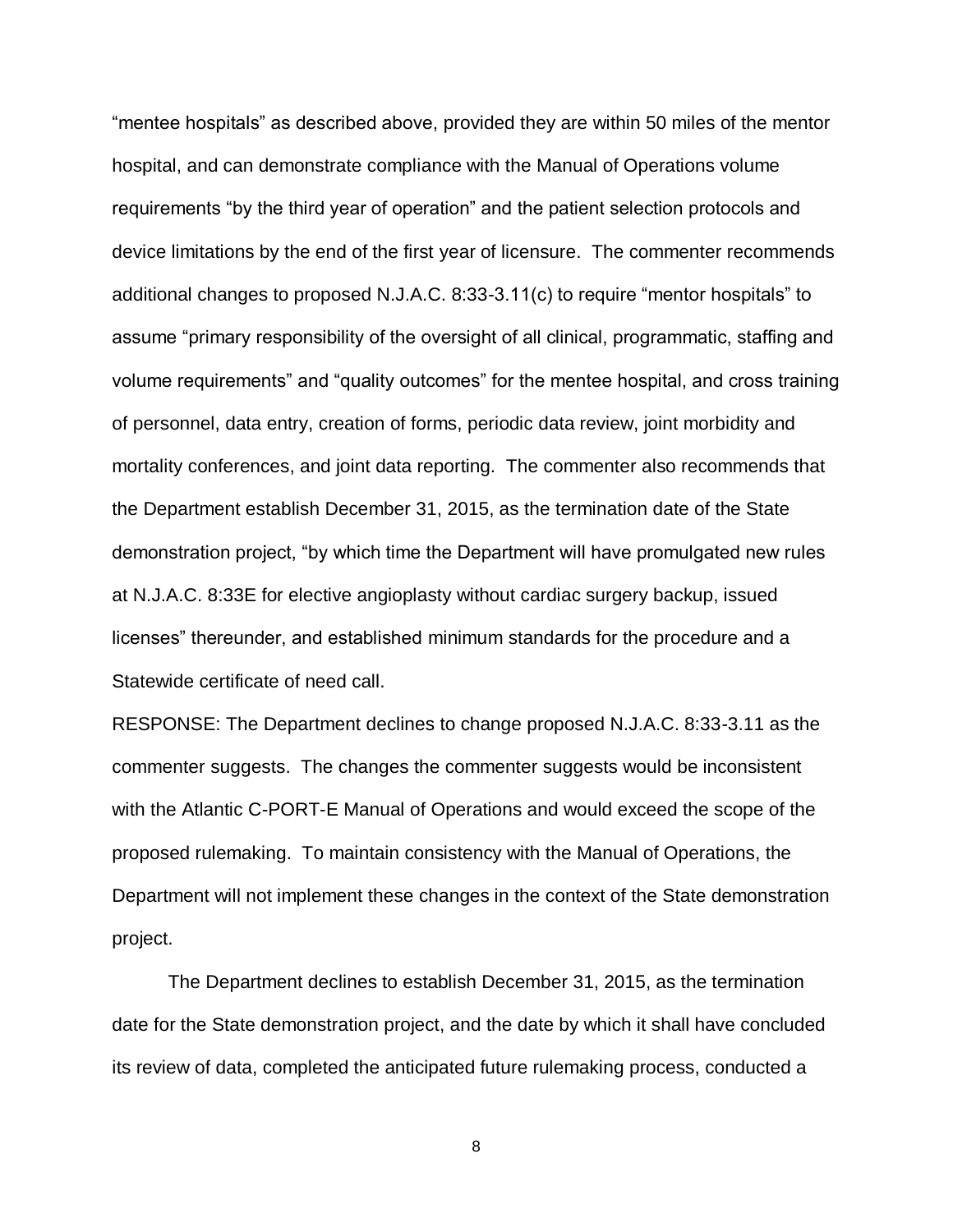call for, and review of, applications for certificates of need, and issued licenses. The suggested date would permit the Department insufficient time to accomplish these tasks.

The Department will take the commenter's suggestions under consideration as it undertakes the anticipated future rulemaking at N.J.A.C. 8:33E for elective angioplasty without on-site cardiac surgery backup. (11)

## **Certificate of Need and Rulemaking**

7. COMMENT: A commenter objects to proposed new N.J.A.C. 8:33(c), which would limit participation in the State demonstration project to hospitals that hold licensure to participate in the Atlantic C-PORT-E registry, because the rule would prevent "noncardiac surgery centers that meet the minimum requirements" from participation. The commenter states, "the proposed changes … essentially replace one demonstration with another." The commenter states, "select hospitals should be allowed to provide elective PCI outside of the demonstration [project], if they can comply with the pertinent requirements and ensure patient safety." (3)

8. COMMENT: A commenter "applauds" the Department's continued application of the full CN review process to the grant of new cardiac services pursuant to N.J.S.A. 26:2H-8, and "the Department's recognition of the Legislature's preemption in this area and the need to apply full review [CN] standards for all cardiac surgery-related services (which have historically included interventional cardiology and electrophysiology)." (10)

9. COMMENT: A commenter states that the rule proposal does not justify the need for the State demonstration project, and that "adequate data was gathered and rigorously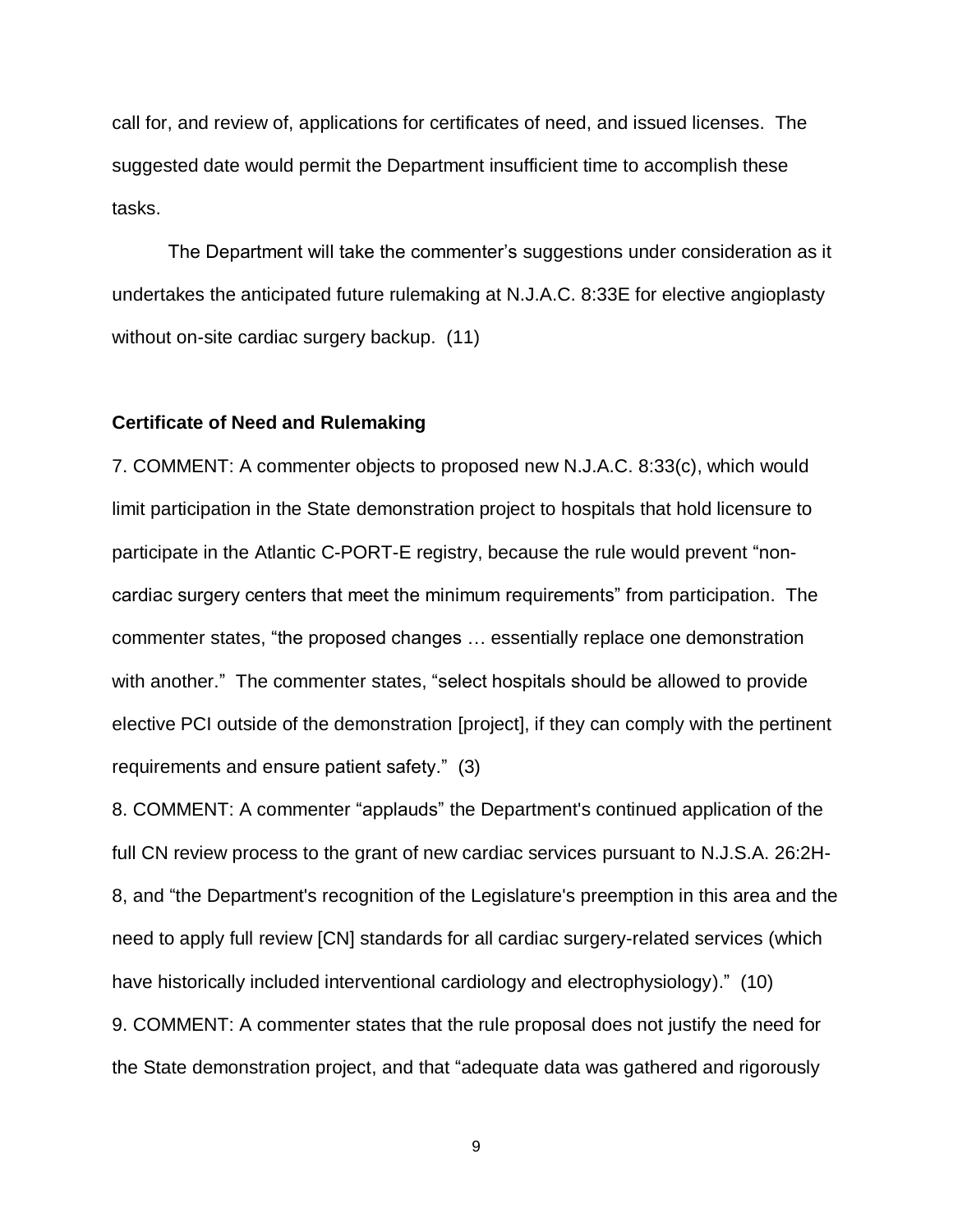analyzed" through the multi-year Atlantic C-PORT-E study. The commenter states that the proposed rulemaking fails to articulate the parameters and funding source of the proposed State demonstration project, and fails to identify the qualifications of the study team or the hypotheses being tested. The commenter believes the proposed State demonstration project could lead to an indefinite delay in licensing non-participating hospitals' performance of elective PCI services without cardiac surgery on-site. The commenter estimates that the rules proposed for readoption, and the proposed amendments, repeals, and new rules, would delay newly participating hospitals from initiation of elective PCI until 2020. The commenter recommends eliminating the State demonstration project and replacing it with direct integration of elective PCI into the mainstream of licensed acute care services.

The commenter suggests that the Department remove the CN process for elective PCI, focus its efforts on rulemaking that sets or refines the threshold standards for volume, cardiology resources, and affiliations with existing cardiac surgical providers, issue licenses for elective PCI licenses under an extension of the demonstration project rules while it establishes rules for elective PCI in the Hospital Licensing Standards at N.J.A.C. 8:43G, and replace the full CN review with expedited CN review for establishing PCI services.

The commenter recommends that if the Department deems continued study essential, the Department begin data collection immediately for the State demonstration project to avoid further delays in the rulemaking process, and convene an expert panel to ensure the Department adopts definitive elective PCI rules within 12 months of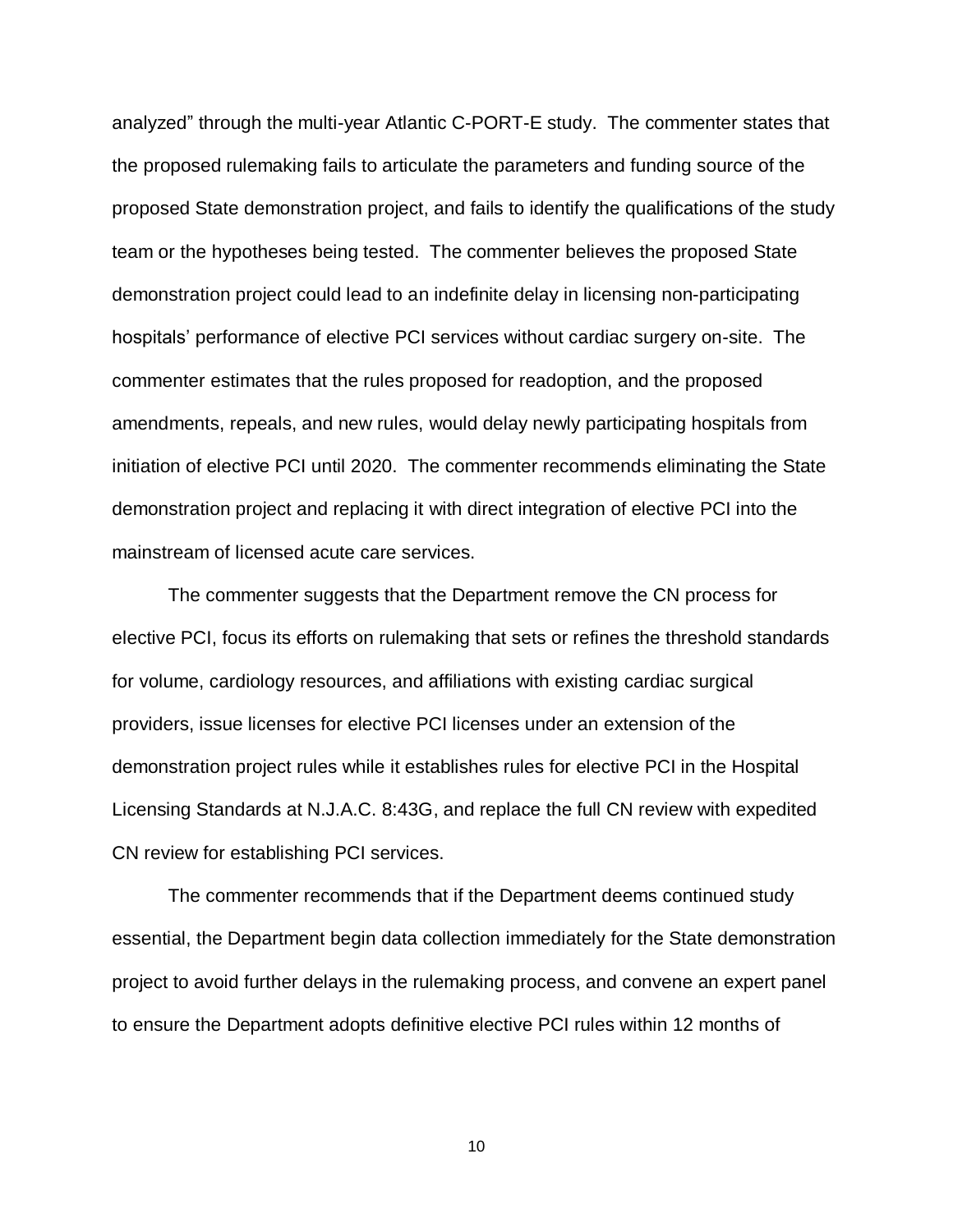adoption of the rules proposed for readoption, and the proposed amendments, repeals, and new rules. (13)

10. COMMENT: A commenter states that aspects of the rules proposed for readoption, and the proposed amendments, repeals, and new rules, put "certain New Jersey hospitals at a significant operational disadvantage with the very real potential of putting patient lives at risk ... The further delay and the unequal treatment of C-port versus non-C-port hospitals … jeopardize the [Statewide] safety net of primary PCI/elective angioplasty. The expenses of providing emergency PCI are significant and becoming increasingly unsustainable. PCI programs throughout New Jersey are debating the future economic viability of sustaining 'emergent-only' cath labs. [The commenter estimates] that it costs [its facility] two to three million dollars per year … to pay for the staffing, equipment and other costs necessary to provide emergent PCI services 24/7… If [the facility] were to eliminate the service, … patients would have to travel to [other facilities] at rush hour. It could take an hour to reach [these facilities]. This could compromise the health – and risk the life – of the patient." The commenter recommends that the Department extend the elective PCI licenses of the hospitals participating in the Atlantic C-PORT-E registry as proposed, and allow both participating and non-participating hospitals to be eligible for the State demonstration project in the same expedited CN process, as opposed to a full CN process after 12 months from the adoption of the rules proposed for readoption, and the proposed amendments, repeals, and new rules. (15)

11. COMMENT: A commenter states that for qualified hospitals excluded from participating in the Atlantic C-PORT-E registry, and thereafter from the State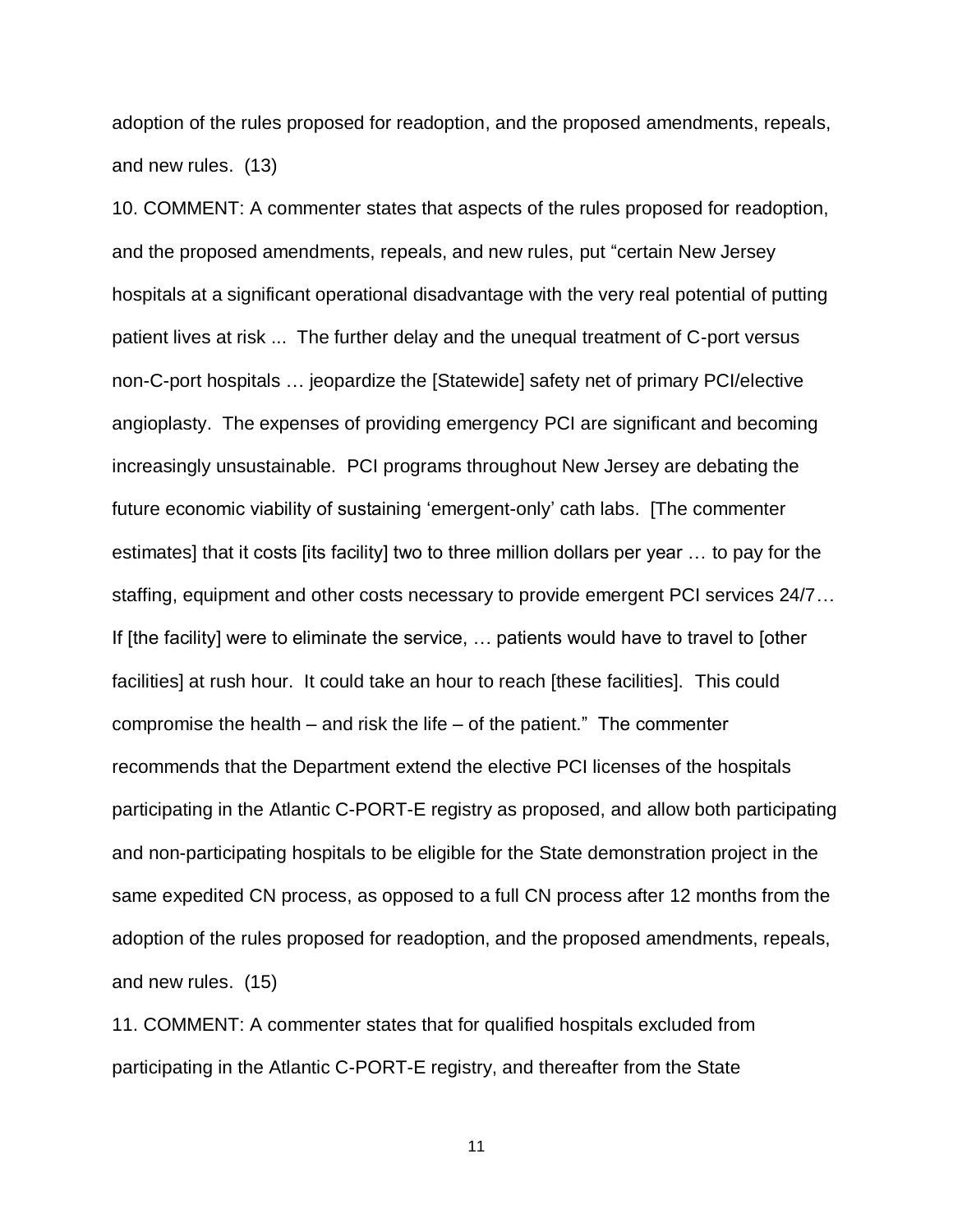demonstration project until the anticipated rulemaking and licensing, the wait to provide their communities and patients with elective PCI has become "unbearable."

The commenter states that for hospitals performing only emergent PCI to wait "to provide a critical service" that the hospital already effectively provides on an emergency basis "is unacceptable and denies ... the population in our service area access to this vital service." The commenter noted that elective PCI services are only available at one hospital "in the northwestern part" of the State and for many residents of that region, the nearest alternative is farther away than the hospital the commenter represents.

The commenter states, "Any hospital that is currently licensed to provide emergency PCI and meets current licensure standards should be allowed to apply for expedited CN review and approval within 6 months of adoption of the proposed regulations" and that, "approved [hospitals] would operate under the same demonstration license under which the existing C Port hospitals would operate until approval of new licensure regulations. All demonstration license providers would then submit for expedited CN approval for full licensure." (16)

12. COMMENT: A commenter states that the proposed State demonstration project does not test anything that has not been evaluated already "in the Atlantic C-PORT-E trial." The commenter states, "As written, the only effect seems to be additional administrative [burdens] for both the Department and participating hospitals," and suggests that the Department should "re-think its rationale and need for this duplicative demonstration." (17)

RESPONSE TO COMMENTS 7 THROUGH 12: The complexity of the subject matter, the strong divergence of opinions expressed at the Department's public hearings on this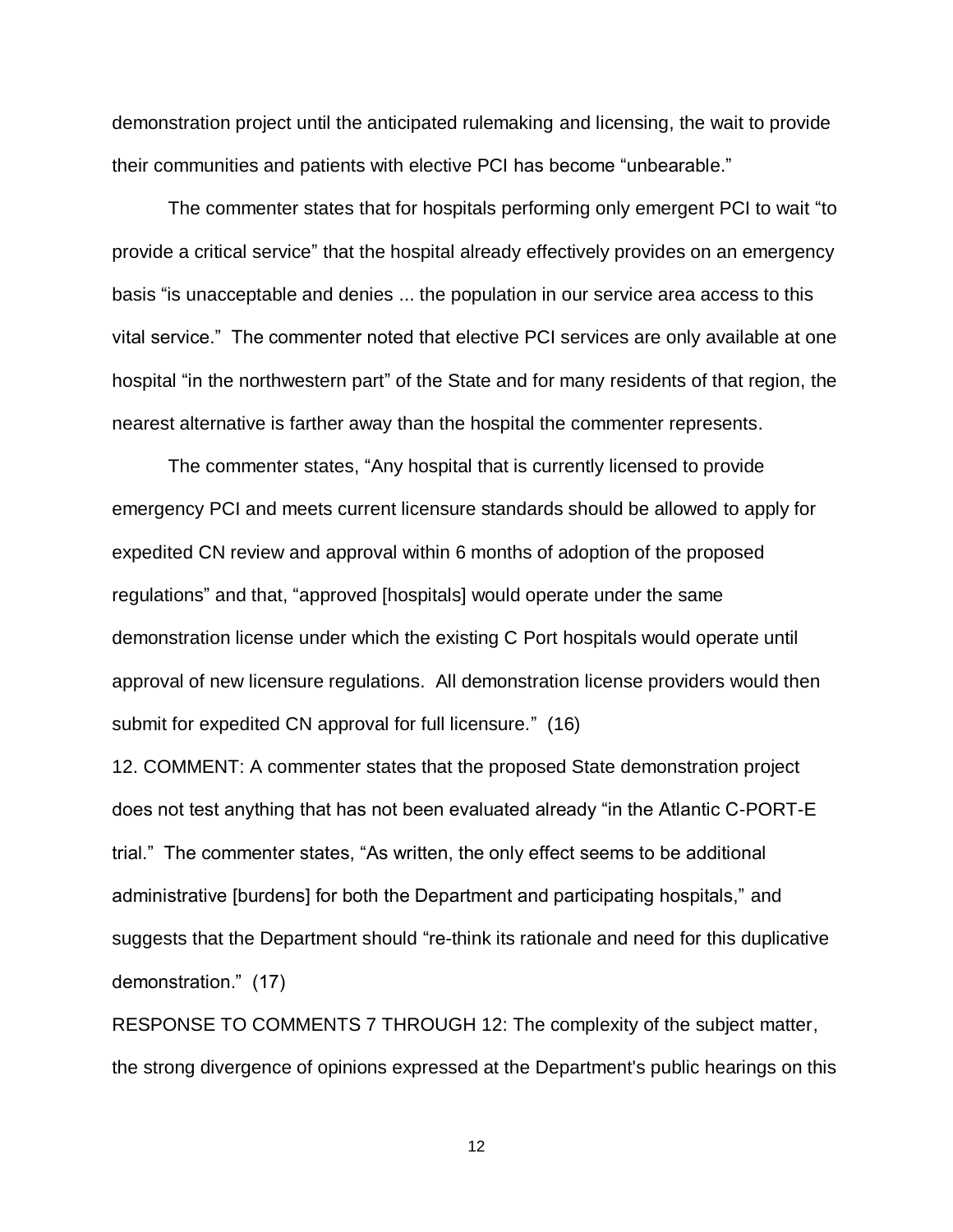matter and at the November 27, 2012, State symposium entitled, "PCI in Facilities Without Cardiac Surgery On Site - An Expert Panel Review," and the fact that only modest changes have occurred Statewide in elective angioplasty volume over the past five years (23,255 in 2014, 22,947 in 2013, 22,365 in 2012, 22,678 in 2011 and 23,633 in 2010) are reasons that compel the Department to move carefully and thoughtfully before adopting future cardiac rules at N.J.A.C. 8:33E.

The Department expects the State demonstration project to last no more than 18 months. The Department would consider the outcome of the State demonstration project and the Atlantic C-PORT-E Study and registry in the anticipated rulemaking. The Atlantic C-PORT-E Study expressly limited its findings to apply only within the parameters therewith, and not necessarily to extend to the general population or to any hospital with a cardiac catheterization laboratory.

The rules proposed for readoption, and the proposed amendments, repeals, and new rules, would allow the Department additional time to explore fully the subject matter as it pertains to the promulgation of elective PCI rules at N.J.A.C. 8:33E. The Department believes the additional information provided by the State demonstration project and the allotted study length at N.J.A.C. 8:33-3.11(c) are reasonable and necessary to inform its anticipated rulemaking.

The Department wants the State demonstration project to track as closely as possible the conditions existing during the Atlantic C-PORT-E Study and registry. Therefore, the Department declines to amend existing N.J.A.C. 8:33-3.11(c) to expand eligibility to participate in the demonstration project beyond hospitals currently participating in the registry, as the commenters suggest.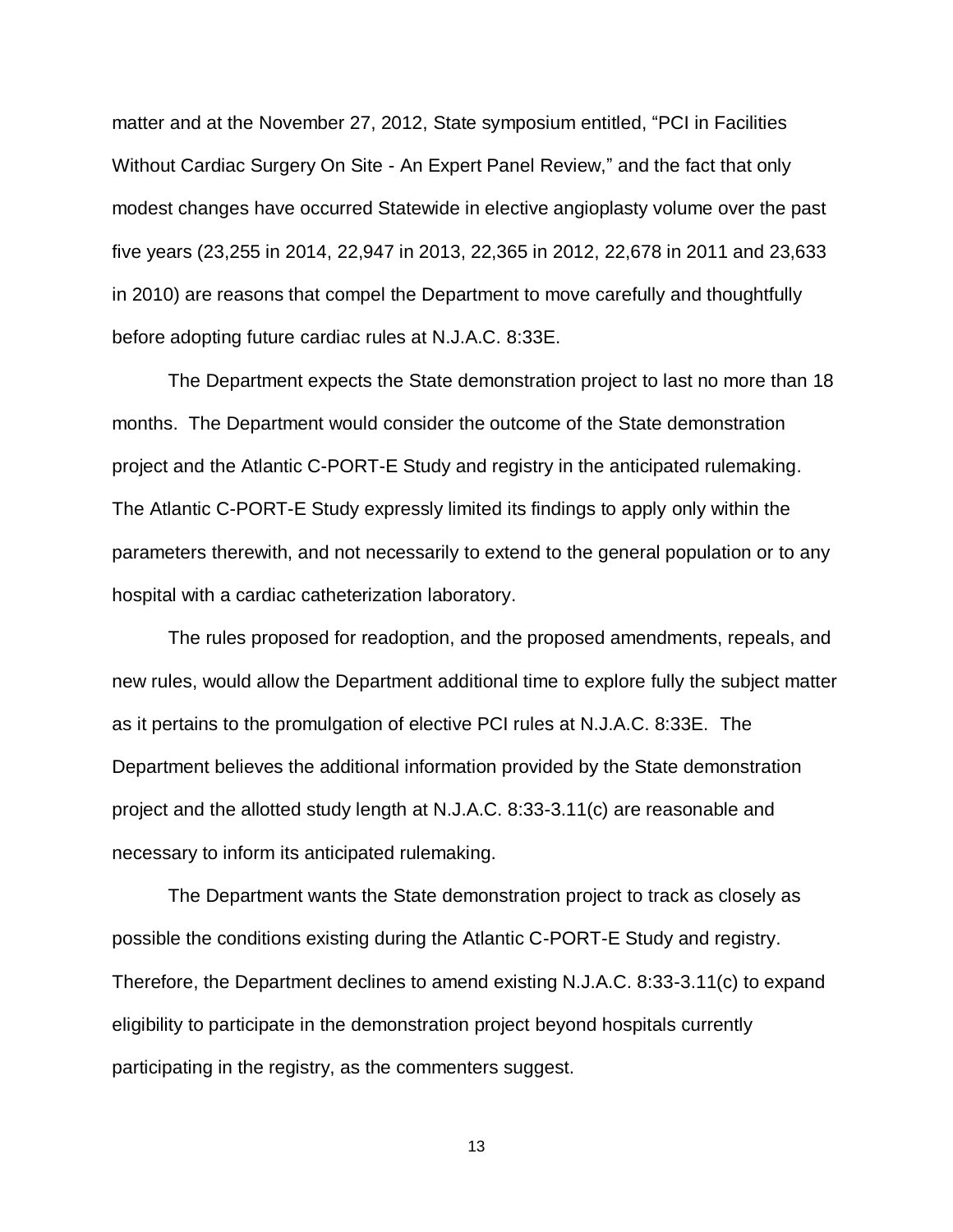The Department declines to "eliminate the State demonstration project" and "directly [integrate] elective PCI into the mainstream of licensed acute care services" because of the likely negative effect it would have on Statewide volume criteria for interventionalists and hospitals. The Department declines to eliminate CN requirements and expedited review of CN applications for participation in the State demonstration project. The Department acknowledges a commenter's support of the Legislative mandate for CN review of proposed cardiac services to preserve the viability of certain health care services. Pursuant to N.J.S.A. 26:2H-7.a and 7.c, PCI is not exempt from the CN process.

This is consistent with the Department's statutory obligations. N.J.S.A. 26:2H-6.1.h states that the CN process is necessary to maintain the quality of certain health care services by "limiting the proliferation of [those services] to protect the viability of the services as well as the providers now rendering them." The CN process is a mechanism to ensure access to high quality interventional cardiac services.

The Department acknowledges the cost to maintain emergent-only PCI services and anticipates that the proposed State demonstration project would inform the Department's decision whether to permit elective PCI at facilities without cardiac surgery backup as a regular hospital service in the anticipated rulemaking.

For the foregoing reasons, the Department will make no change on adoption in response to the comments.

COMMENT 13: A commenter supports the Department's effort to foster quality and access through the development of specific requirements to allow more hospitals to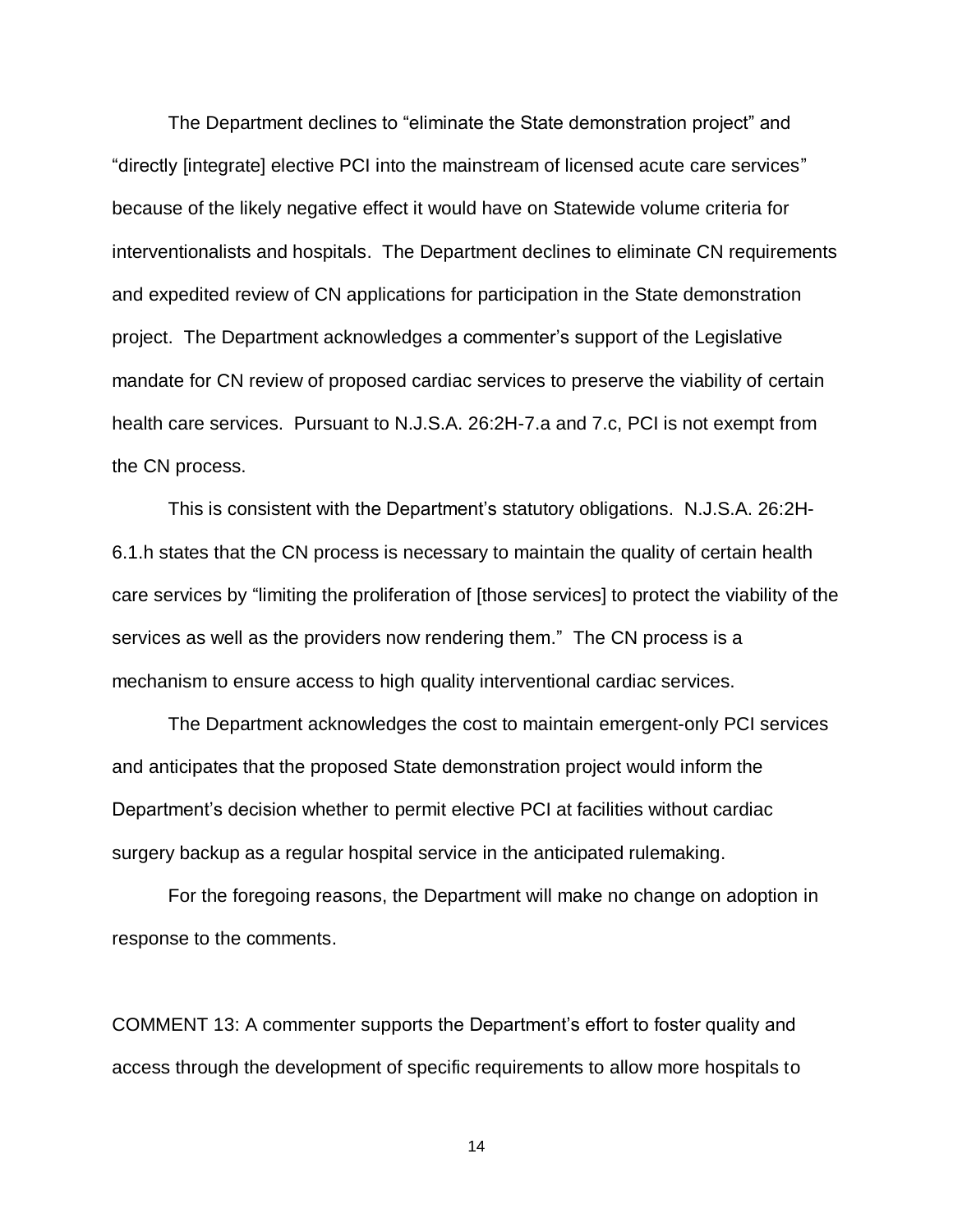provide elective PCI. The commenter states that although research has concluded that elective PCI without cardiac surgery backup is safe, not all cardiac catheterization programs have the qualifications to provide these services. The commenter recommends that the Department, in consultation with the Cardiovascular Health Advisory Panel, promulgate rulemaking that would incorporate patient safety quality measures, including the following requirements: catheterization laboratory accreditation through the American Heart Association (AHA) and the Society for Cardiovascular Angiography and Interventions (SCAI); linkage of peer review to a cardiac surgery center and/or external sources to adjudicate cases; and establishment of criteria to evaluate the appropriateness of proposed new providers. (2)

14. COMMENT: A commenter supports the continuation of both the CN process and licensing for cardiac services and believes that the CN program is "an important regulatory tool through which our [State] can address changing healthcare needs, the orderly evolution of services and control the unnecessary proliferation of costly services that require highly trained technical staff." (3)

15. COMMENT: Commenters support and appreciate the State demonstration project and the expedited CN process as an interim measure that will allow hospitals participating in the Atlantic C-Port-E registry (that is, "eligible hospitals" pursuant to proposed new N.J.A.C. 8:33-3.11(c)), to continue to participate in the State demonstration project until the Department can conclude the anticipated rulemaking and the issuance of licenses under the anticipated rules. (2 and 4-9) RESPONSE TO COMMENTS 13 THROUGH 15: The Department acknowledges the commenters' support of the proposed rulemaking.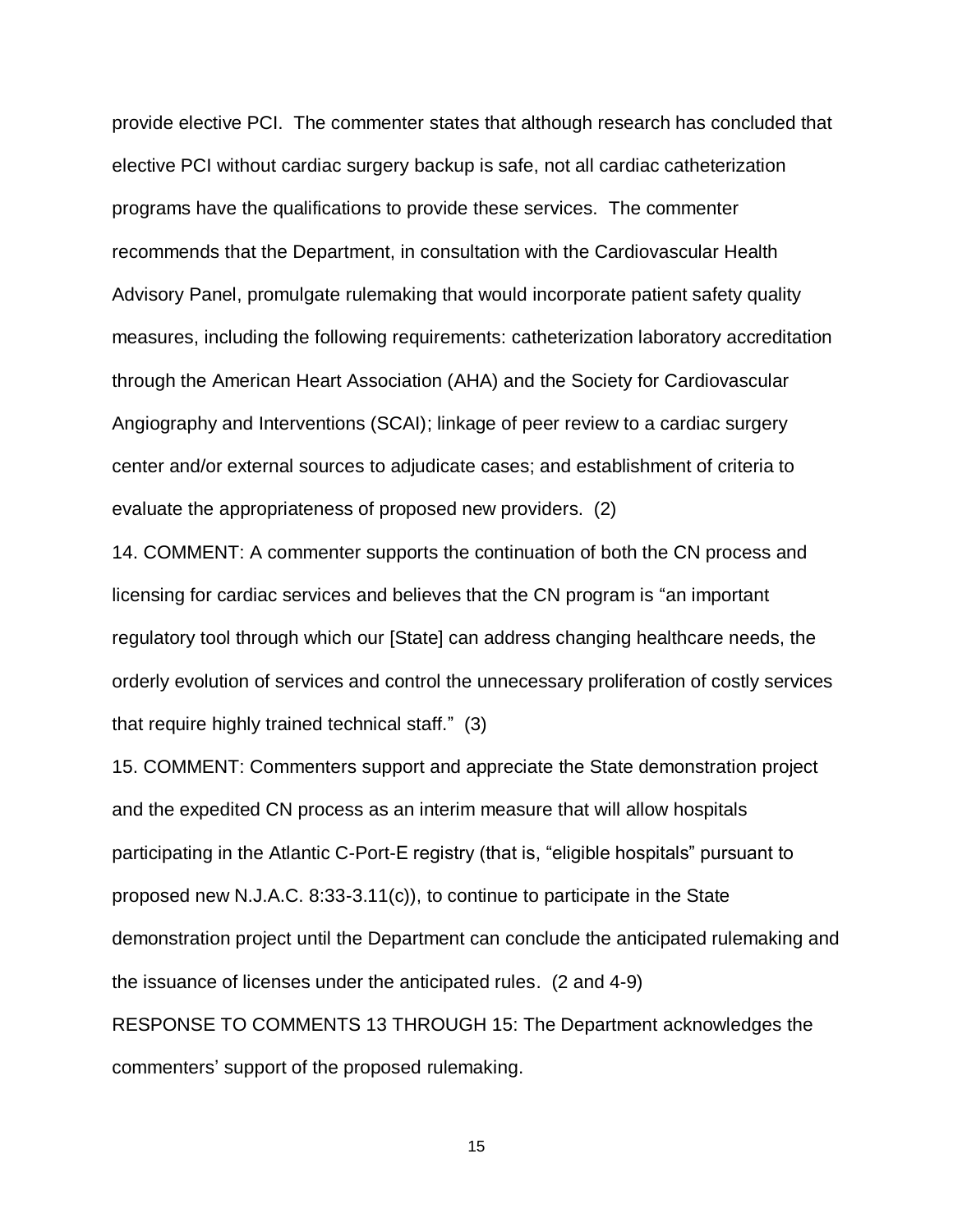16. COMMENT: A commenter inquires whether the Department intends to allow the licenses of eligible hospitals to remain effective during the anticipated rulemaking and licensure, and whether the Department would require hospitals to which the Department does not issue CNs to cease performing elective PCI and to relinquish their licenses on the date the Department issues CNs to other facilities. (10)

RESPONSE: Licenses issued to eligible hospitals to participate in the State demonstration project would remain effective during the anticipated rulemaking and the issuance of licenses under the anticipated rules. The Department would require a hospital participating in the State demonstration project to which the Department does not issue a CN and license following the anticipated rulemaking to cease performing elective PCI and to relinquish its license within 30 days of the Department's decision not to issue a CN and license to that hospital.

17. COMMENT: Commenters recommend that the Department authorize eligible hospitals to obtain licensure under expedited rather than full CN review in the anticipated rulemaking and licensing. The commenters state that this would permit eligible hospitals to continue to provide elective PCI services during the anticipated rulemaking and licensing, and note that eligible hospitals have already undergone two full CN review processes, including public hearings before the New Jersey State Health Planning Board. The commenters state that the Department has twice determined, under the tenure of two different Commissioners, that the eligible hospitals met the Department's health planning objectives and could perform elective PCI safely and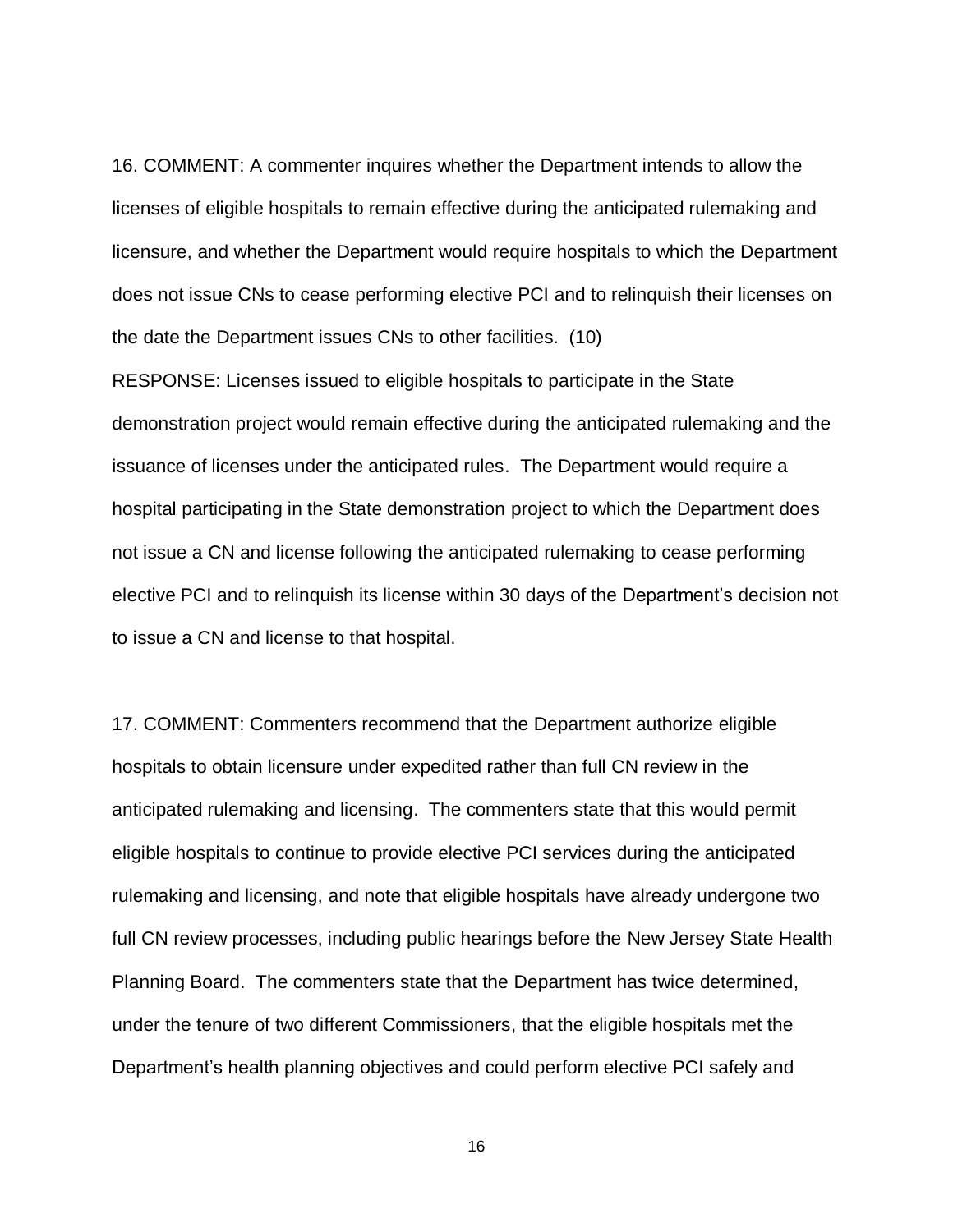effectively, and that the eligible hospitals' participation did not adversely affect cardiac services in neighboring cardiac surgery centers. (2, 4-9, and 17)

18. COMMENT: Commenters state that the eligible hospitals have invested considerable time and resources to participate, and that their participation has contributed data on both a Statewide and multi-state level, and has led to changes in the national clinical guidelines allowing elective PCI without surgery on-site. They state that requiring the eligible hospitals to undergo a competitive full CN review process pursuant to N.J.A.C. 8:33-3.11(c)16ii, during which they would risk losing their ability to provide the elective PCI services in which they have heavily invested and have been safely providing for over 10 years, is illogical and bad policy. The commenters state that, for these reasons, the Department should treat eligible hospitals differently from ineligible hospitals and grant them licensure under the anticipated rulemaking, subject only to their meeting the requirements of that anticipated rulemaking. (4, 6, 7, 8, and 9) RESPONSE TO COMMENTS 17 AND 18: The Department disagrees with the assertion that it should grant preferential treatment to eligible hospitals based on their expenditure of resources. The issues that arise with respect to the provision of elective angioplasty throughout the State are complex, and the Department is obliged to consider the impact that an expansion of elective angioplasty would have on existing cardiac surgery centers. The demonstration project seeks geographic distribution across the State for a limited duration, which would minimize the impact on existing providers.

For the foregoing reasons, the Department will make no change upon adoption in response to the comments.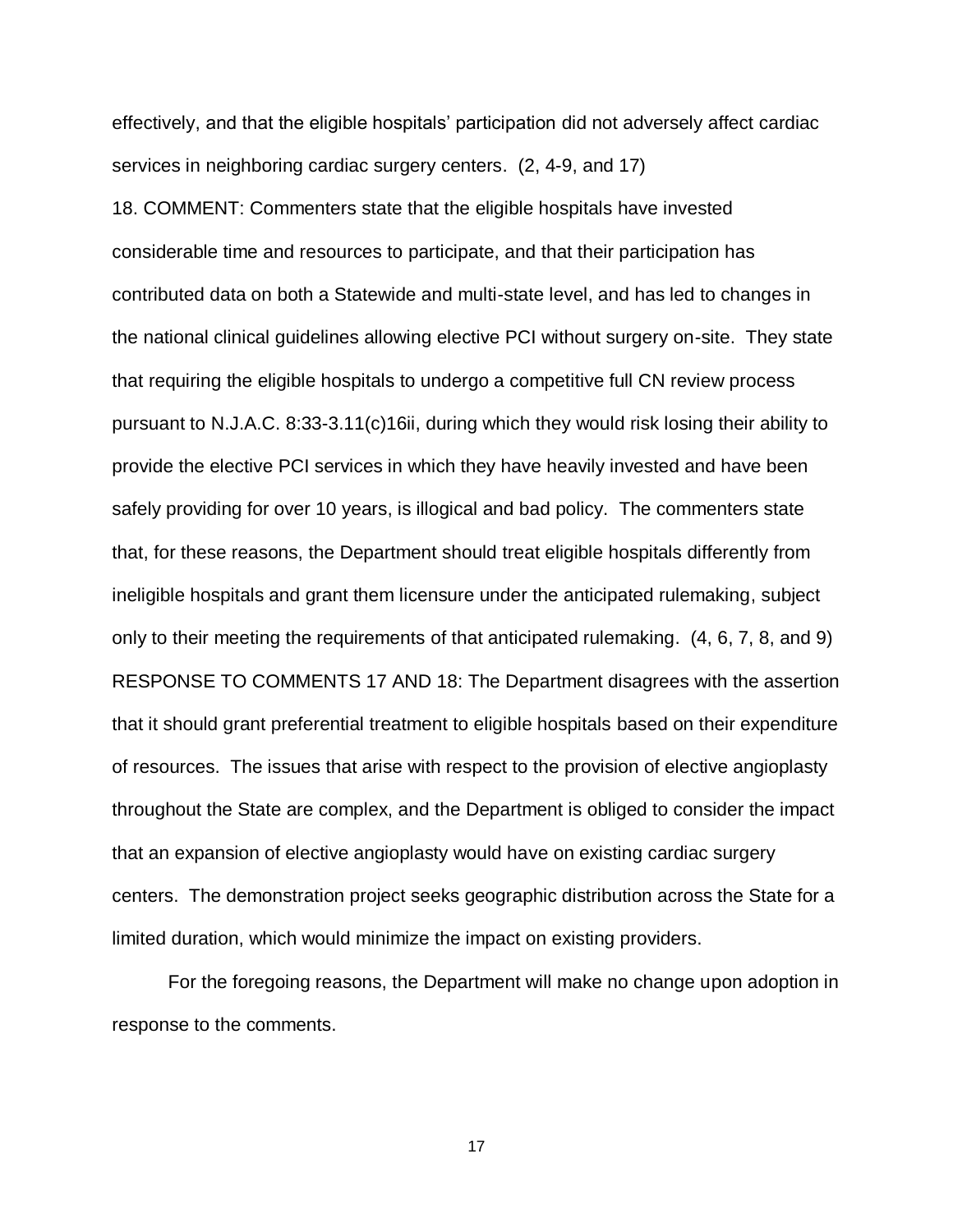19. COMMENT: Several commenters request that the Department change proposed new N.J.A.C. 8:33-3.11(c)16 to indicate that the State demonstration project is not limited to 18 months, and that the Department would issue CNs and licenses to hospitals participating therein under the anticipated rulemaking without full CN review. The commenters state that the proposal Summary, and the Department's presentation of the proposed rulemaking before the HCAB, indicate that the State demonstration project CNs and licenses would remain in effect until the Department concludes the anticipated rulemaking and licensure. (2, 6, 7, and 9)

RESPONSE: The Department agrees in part and disagrees in part. Proposed new N.J.A.C. 8:33-3.11(c)16 does not reflect the text as the Department submitted it for publication, does not reflect the Department's stated intention, and is grammatically incorrect. The Department states in the notice of proposal Summary, "The State demonstration project is expected to last 18 months, but will continue until (i) the promulgation of new rules at N.J.A.C. 8:33E that establish minimum standards for hospitals performing elective angioplasty without cardiac surgery backup; and (ii) the issuance of licenses under those rules. The new rules would authorize the Department to issue a Statewide call for certificate of need applications for a limited number of hospitals to provide elective PCI without cardiac surgery on-site, and those applications would be subject to the full review process." See 47 N.J.R. 319(a), 321.

To correct this, the Department will change proposed new N.J.A.C. 8:33- 3.11(c)16 (to be recodified as paragraph (c)17) on adoption to note that while the Department intends the State demonstration project to last no more than 18 months,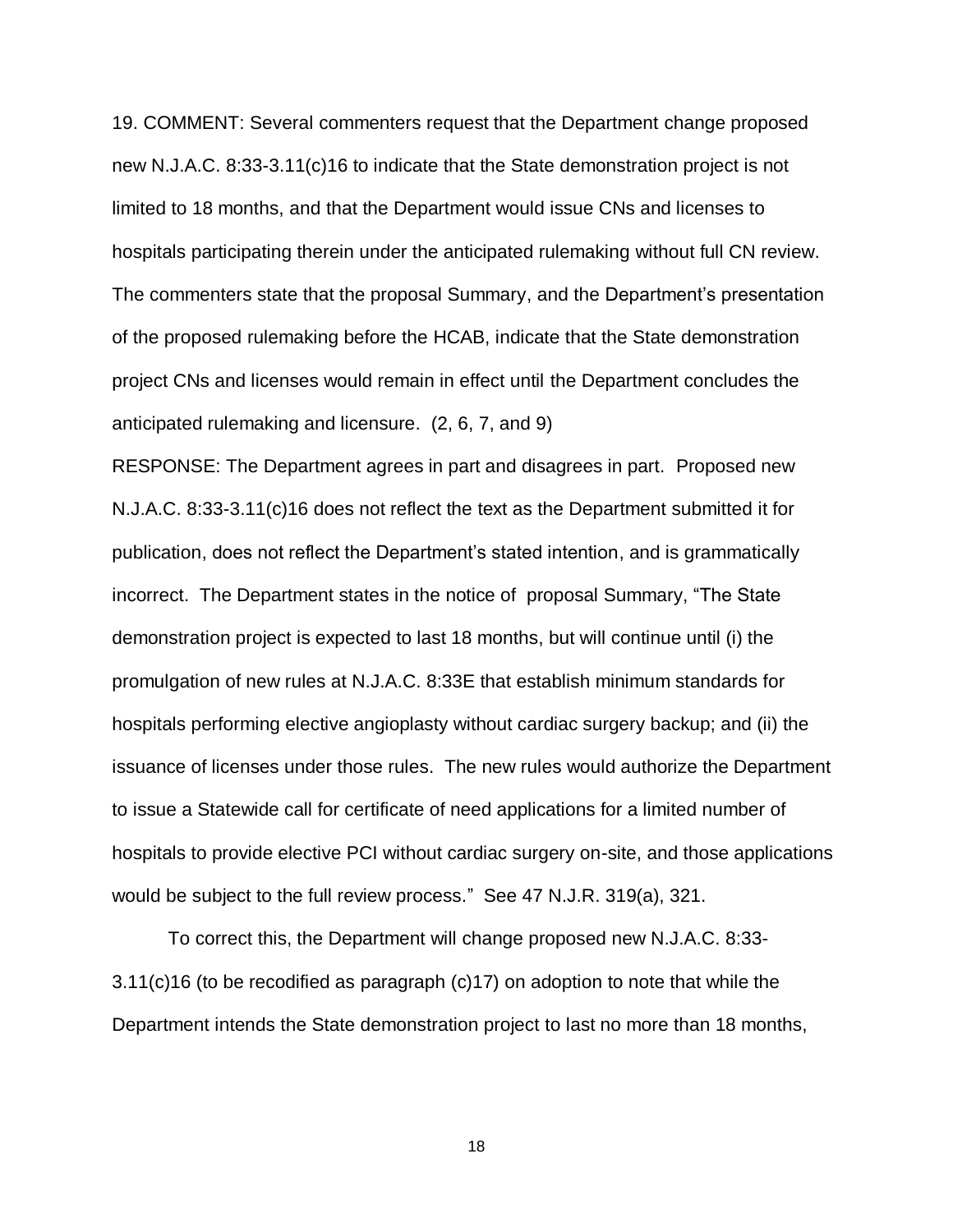licenses to participate therein are to remain in effect until the Department concludes the anticipated rulemaking and licensure.

The Department disagrees with the suggestion that it should authorize participating hospitals to obtain licensure under the anticipated rulemaking without full CN review for the reasons stated in response to previous comments.

20. COMMENT: Several commenters would support requiring hospitals that are not eligible hospitals to be subject to full CN review for licensure under the anticipated rulemaking. (2, 4, 5, 7, 9, and 17)

RESPONSE: The Department acknowledges commenters' support and notes that all applicants for CN and licensure would be subject to full CN review for licensure under the anticipated rulemaking, for the reasons stated in response to previous comments.

21. COMMENT: A commenter notes that the notice of proposal does not mention elderly persons, refers to N.J.A.C. 8:33-4.10, and objects, stating that elderly persons are an important population and have high need for health services, especially for cardiac services. The commenter wants to ensure this group remains part of the specific criteria for CN review. (2)

RESPONSE: The rules proposed for readoption, and the proposed amendments, repeals, and new rules, would readopt existing N.J.A.C. 8:33-4.10 without change. The exclusion from the published notice of proposal of unchanged rule text proposed for readoption is consistent with New Jersey Office of Administrative Law style conventions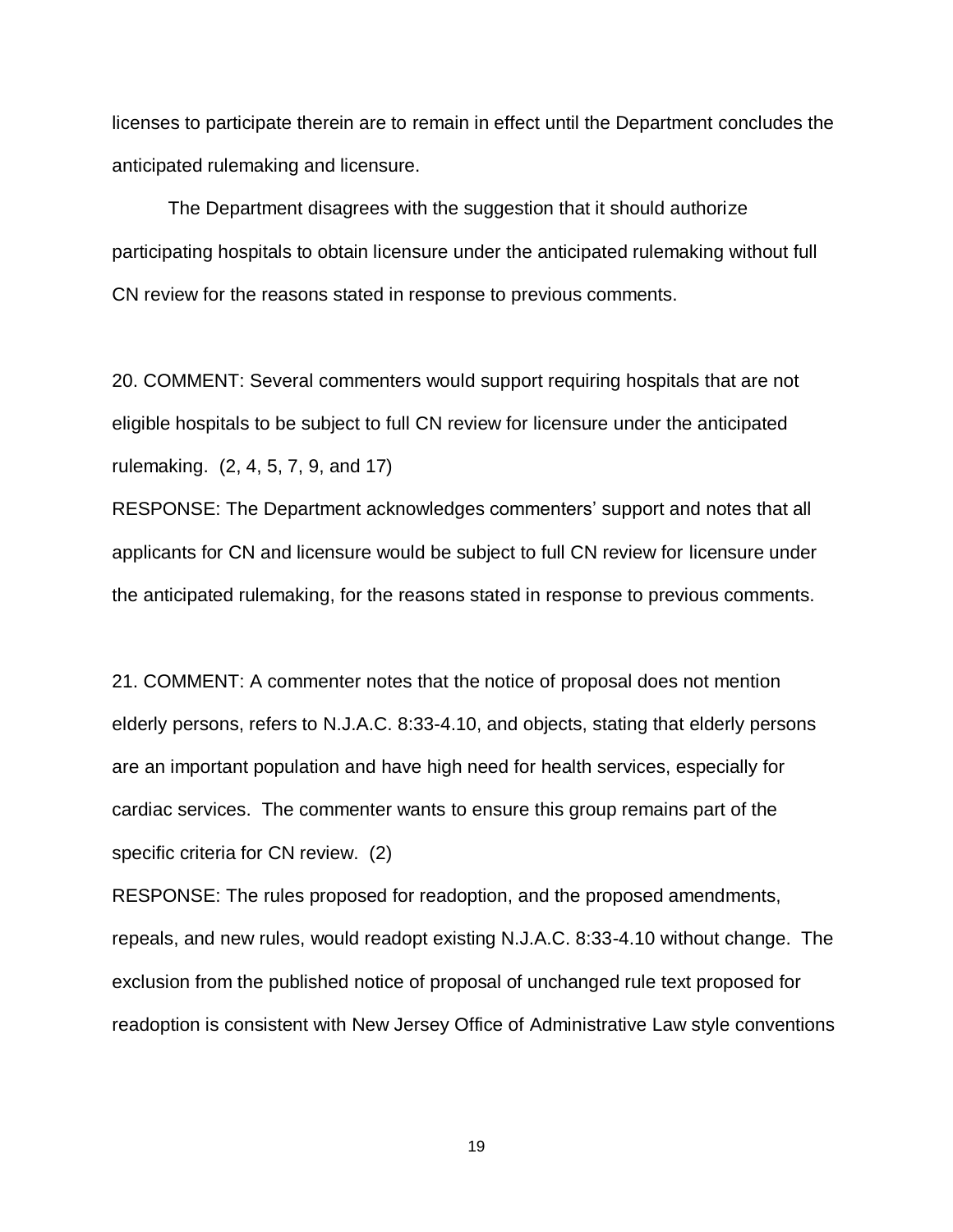for the New Jersey Register. Therefore, the Department will make no change on adoption in response to the comment, as none is necessary.

22. COMMENT: A commenter "endorses" the proposed readoption of N.J.A.C. 8:33, particularly N.J.A.C. 8:33-4.10, which establishes specific CN review criteria, including "the promotion of access to care by low income, racial and ethnic minorities, women, disabled persons and person with HIV infections." The commenter states that lack of growth in elective PCI despite the approval of 11 new hospitals over six years shows that additional approvals did not expand access in this area, and that Atlantic C-PORT-E providers simply gained ground while existing providers lost patients. The commenter states that this is a "concerning pathway," and that protecting access to vulnerable individuals should remain a State priority. (10)

RESPONSE: The Department acknowledges the commenter's support of the rules proposed for readoption and the proposed amendments, repeals and new rules, and agrees with the assertion that protecting access to vulnerable individuals should remain a State priority.

## **Results of Atlantic C-PORT-E Study**

23. COMMENT: A commenter states that complication rates for PCI were high when PCI was available only in settings where cardiac surgery was performed, that over time, technology and physician experience have made the procedure safer, and that, "Emergency cardiac surgery rates resulting from PCI procedures are well under one percent and overall complication rates are also low. However, it is still important that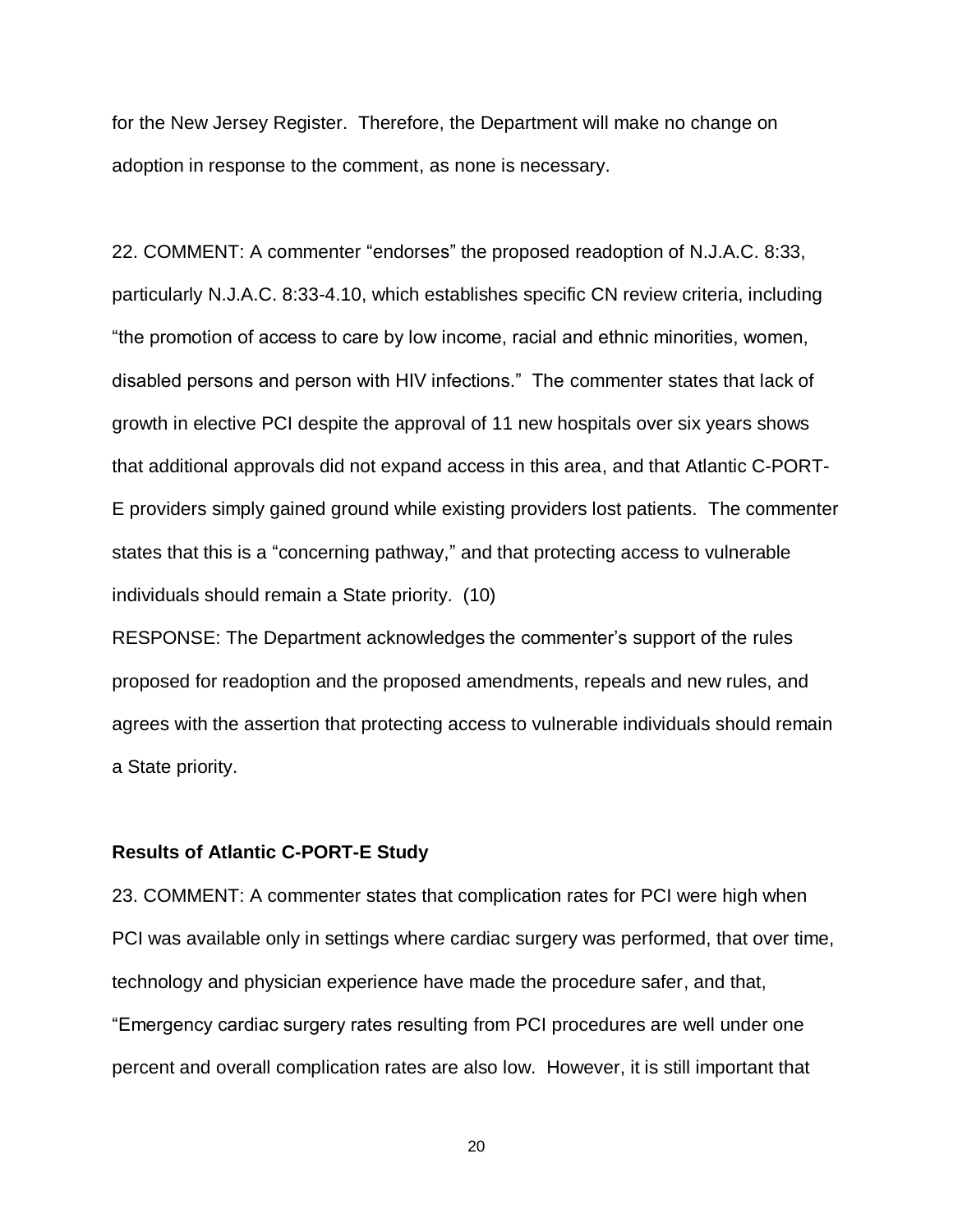centers providing PCI without on-site surgical backup have mechanisms in place to ensure high-quality care." (1)

24. COMMENT: A commenter states, "Medical science has evolved to the point that elective PCI can be safely performed without on-site cardiac surgery, provided quality conditions are maintained … Programs that can comply with these requirements should be allowed to perform elective PCI." (3)

25. COMMENT: A commenter states that the "lack of elective angioplasty" at its hospitals presents a "barrier to safe and immediate access to care for patients having a cardiac event," as it forces the transfer and physical transport of patients requiring elective PCI to facilities outside of the immediate region. (12)

26. COMMENT: A commenter states, "The lack of … capability [of hospitals currently performing emergency PCI to perform elective PCI without on-site surgical backup] creates an unnecessary risk to cardiac patients from a public health perspective and makes the emergency PCI programs at each hospital much less cost-effective to operate." (13)

27. COMMENT: A commenter states, "Scientific evidence, as established by a nationally-recognized study published in The New England Journal of Medicine, has demonstrated that there is no difference in elective angioplasty outcomes whether cardiac surgery was on site or not." (14)

RESPONSE TO COMMENTS 23 THROUGH 27: The Department agrees that elective PCI without on-site surgical backup requires mechanisms in place to ensure high-quality care. The Department acknowledges that the Atlantic C-PORT-E Study concluded that PCI performed without on-site surgical backup is as "safe" as being conducted at a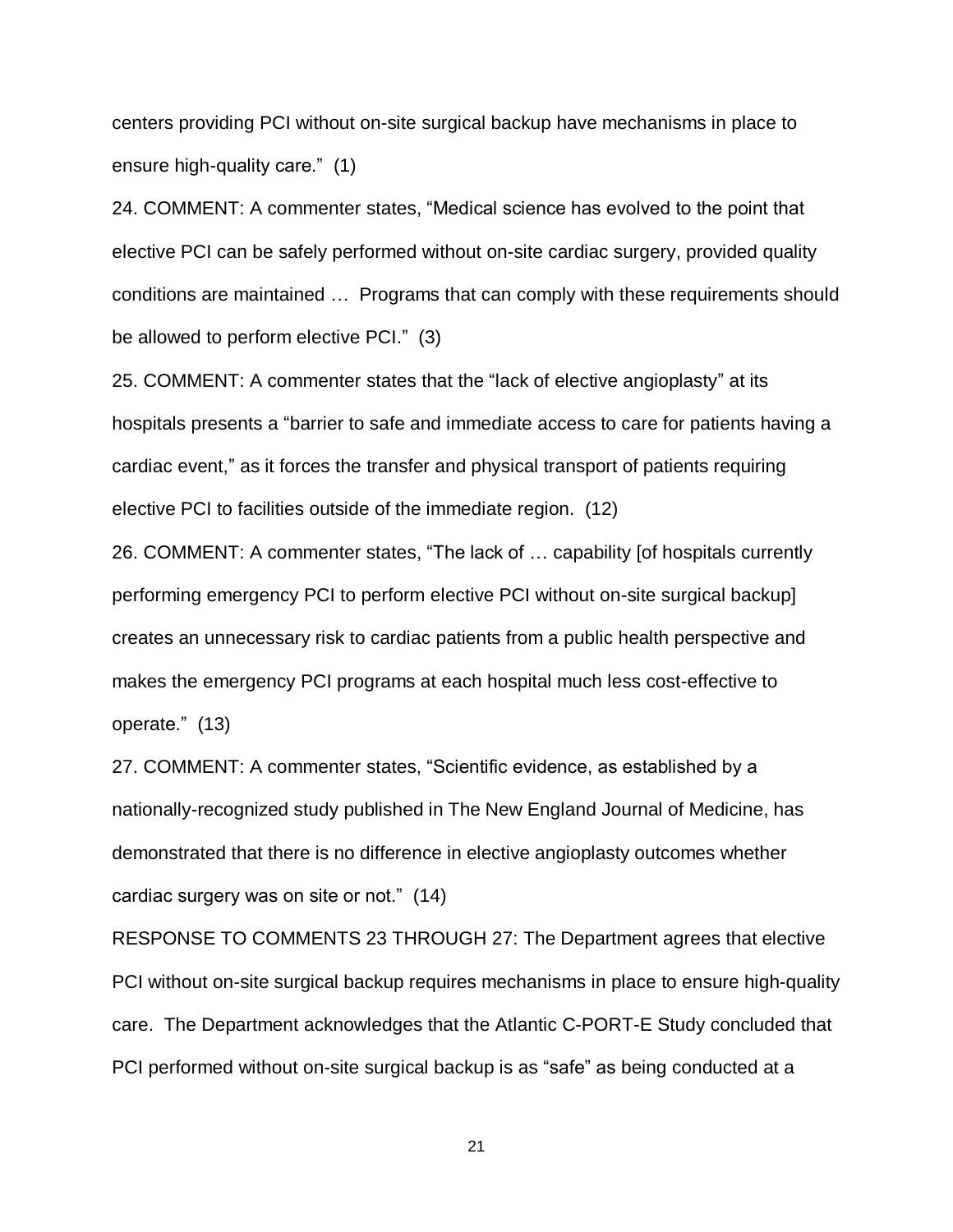hospital with a full service cardiac surgery program, but qualified this conclusion by stating that those outcomes exist only within the parameters of that Study, and that those findings do not necessarily extend to the general population or to every hospital with a cardiac catheterization laboratory. "Outcomes of PCI at Hospitals with or without On-Site Cardiac Surgery", Thomas Aversano, M.D., Cynthia C. Lemmon, R.N., B.S.N., M.S and Li Liu, M.D. for the Atlantic CPORT Investigators, New England Journal of Medicine, 366:19, May 10, 2012. The State demonstration project would further explore these conclusions.

The Department disagrees with the assertion that limiting participation in the State demonstration project to eligible hospitals presents a "barrier to safe and immediate access to care for patients having a cardiac event," or " creates an unnecessary risk to cardiac patients from a public health perspective …" The commenters do not offer any substantive information to support this assertion. The Department has received neither complaints nor data supporting the commenters' assertions in this regard.

As stated in response to previous comments, the Department acknowledges the cost to maintain emergent-only PCI services and anticipates that the proposed State demonstration project would inform the Department's decision whether to permit elective PCI at facilities without cardiac surgery backup as a regular hospital service in the anticipated rulemaking.

For the foregoing reasons, the Department will make no change on adoption in response to the comments.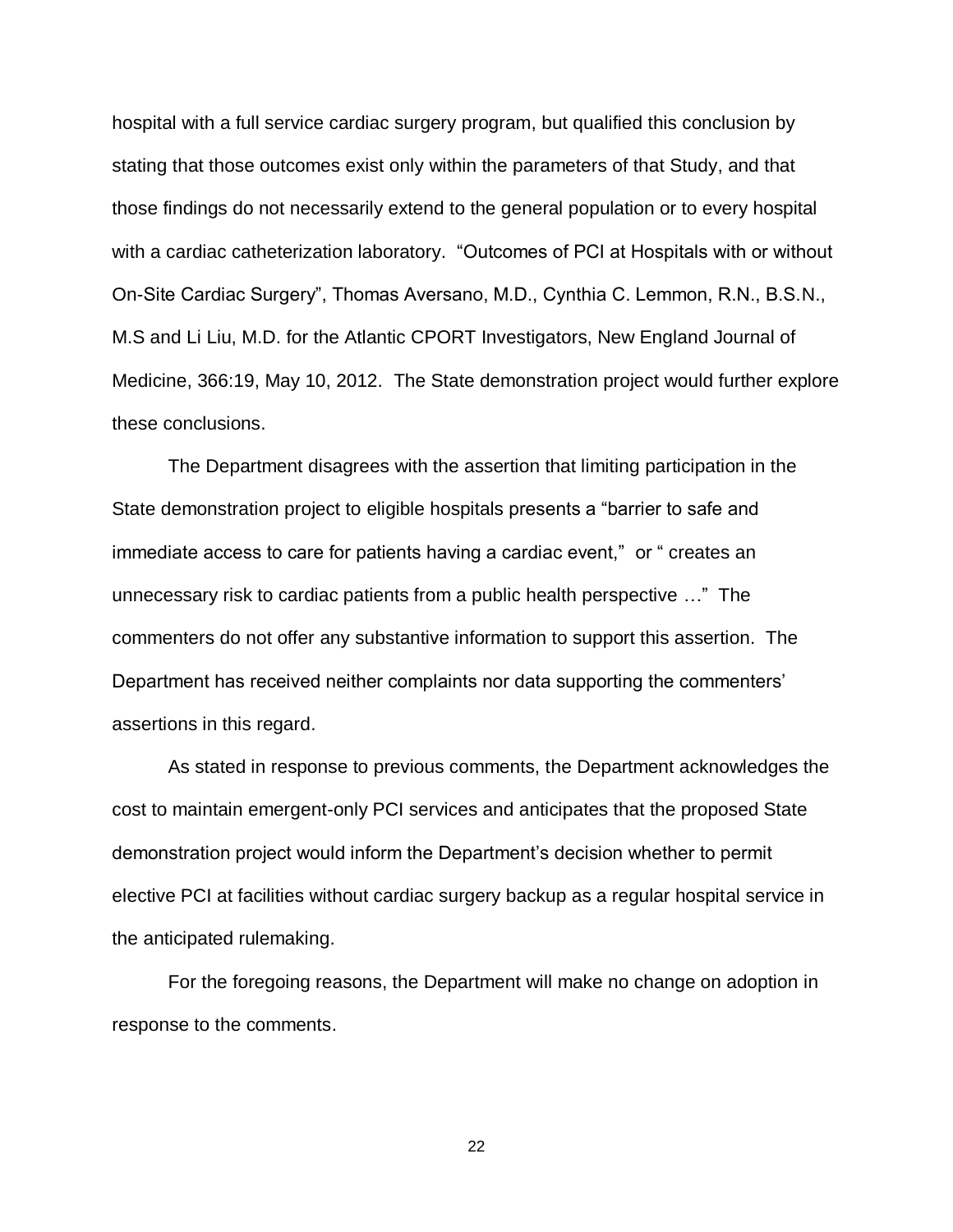#### **Adherence to AHA Guidance and the 2014 Consensus Document**

28. COMMENT: A commenter states that on March 7, 2012, the AHA, in conjunction with the American College of Cardiology Foundation (ACC) and the SCAI issued updated recommendations for PCI without on-site surgical backup (AHA Guidance), and that the AHA Guidance "was built on what was learned from the Atlantic C-PORT-E trial that was presented at AHA's Scientific Sessions in 2011." The commenter describes the AHA Guidance as recommending that each jurisdiction "should require PCI programs without surgical back up to participate in programs like [the ACTION Registry® – GWTG™ (GWTG is an acronym for "Get with the Guidelines"), the] National Cardiovascular Data Registry (NCDR) or the Atlantic Cardiovascular Patient Outcomes Research Team …, to monitor their quality and outcomes, allowing program leaders to show their commitment to quality by subjecting their program performance to independent peer review. Although the proposed regulations require facilities in the State demonstration project to collect all the information that the [NCDR] requires, [they do] not require facilities to participate in the program, only to report that information to the Data Monitor. To get the full benefits, facilities should be required to fully participate in [the ACTION Registry® – GWTG™] or one of the other programs mentioned above." The commenter describes the AHA Guidance as recommending that hospitals licensed to perform PCI without cardiac surgery backup should "include only AHA/ACC-qualified operators who meet standards for training and competency. (1) RESPONSE: Proposed new N.J.A.C. 8:33-3.11(c)4xiv would require participants in the State demonstration project to collect and submit data to the Data Monitor. This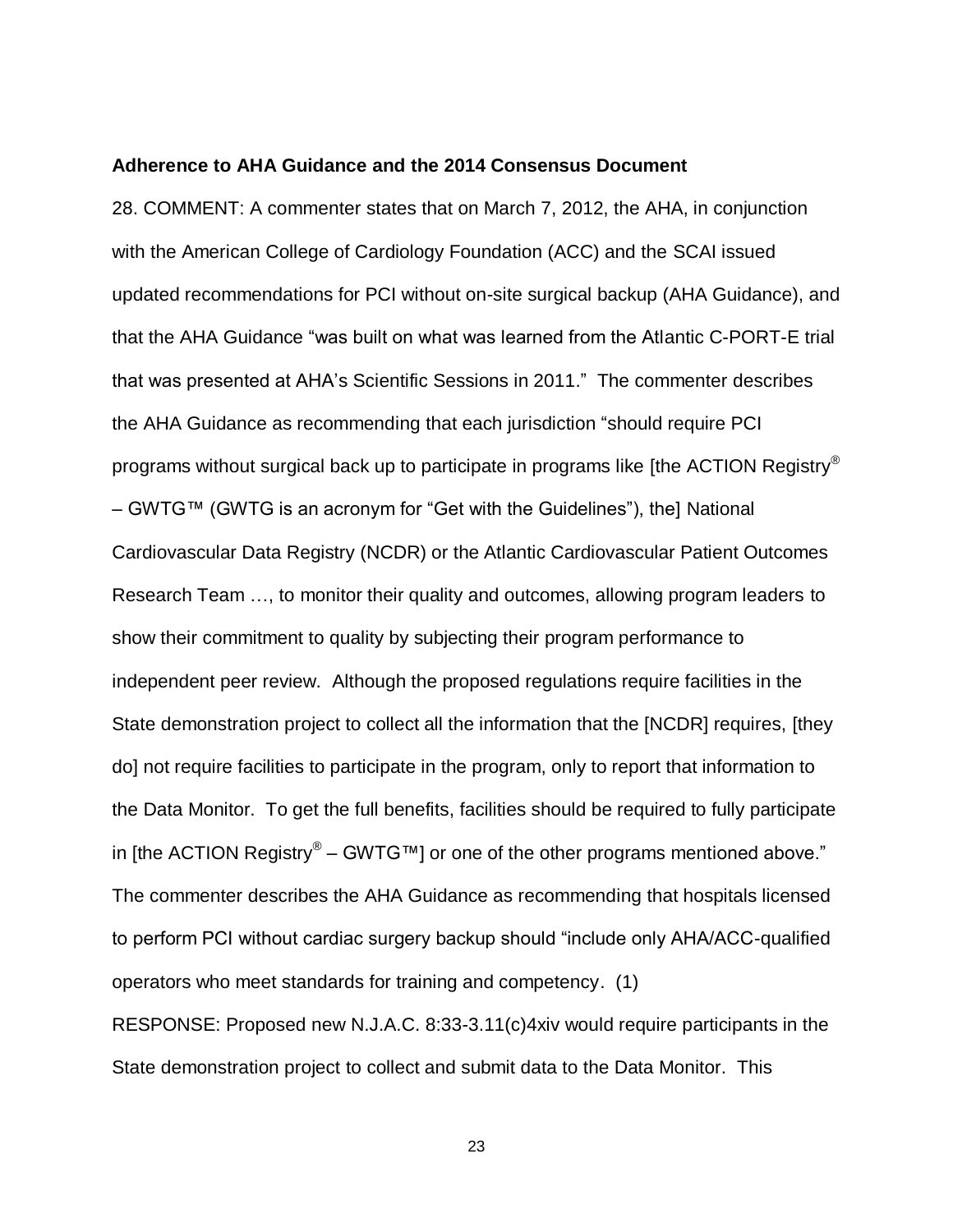requirement is comparable, if not identical, to the data collection and submission standards of the Atlantic C-PORT-E Study and registry and the NCDR. This requirement would maintain the integrity of the State demonstration project and allow comparisons to the Atlantic C-PORT-E Study and registry results. Participating hospitals might elect to contribute, independently of the State demonstration project, data to the NCDR and the ACTION Registry® – GWTG™. For these reasons, the Department will make no change on adoption in response to the comment.

29. COMMENT: A commenter describes the AHA Guidance as recommending that hospitals licensed to perform PCI without cardiac surgery backup "adhere to strict patient-selection criteria (e.g., exclusion of patients with [ejection fraction of less than 30], and "have an annual institutional volume of at least 200 to 400 cases." (1) 30. COMMENT: A commenter states that, even with the CN process in place to monitor the proliferation of certain health care services, New Jersey currently has excess cardiac capacity, as almost half of the surgery centers do not currently meet the required minimum 350 cardiac surgery procedures. (3)

31. COMMENT: A commenter states that the Department, in developing the anticipated rulemaking, should treat as an important consideration that Statewide "elective PCI volumes have not varied more than 0.02 [percent] from the highest year to the lowest between 2007 (the year in which the earliest Atlantic C-PORT-E licenses were awarded) and 2013 (the latest full year of reporting); and the difference in volume between 2007 and 2013 is a 54 case decrease, showing that the licensure of the additional Atlantic C-PORT-E hospitals simply caused a shifting of cases from existing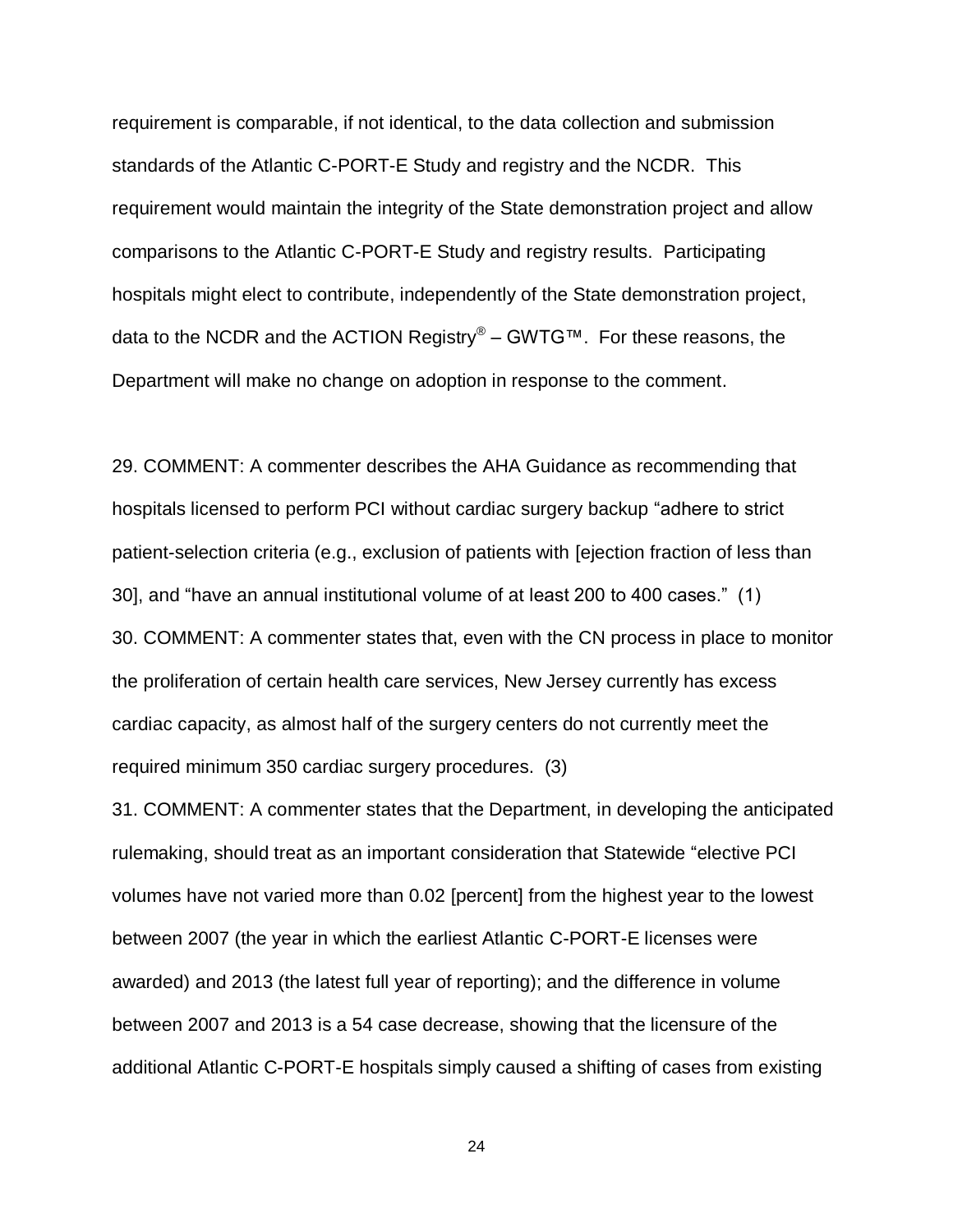providers." The commenter states that the Department should consider, in examining a future CN call, the impact on hospital volume, including the minimum volume per teaching fellow at teaching hospitals. (10)

32. COMMENT: A commenter states that proposed new N.J.A.C. 8:33-3.11(c)4ii would not address guideline changes set forth in the "SCAI/ACC/AHA Expert Consensus Document: 2014 Update on Percutaneous Coronary Intervention Without On-Site Surgical Backup." Dehmer, Gregory J., James C. Blankenship, Mehmet Cilingiroglu, James G. Dwyer, Dmitriy N. Feldman, Timothy J. Gardner, Cindy L. Grines, and Mandeep Singh. Circulation. 2014;129:2610 (published online before print March 17, 2014) (2014 Consensus Document). (17)

RESPONSE TO COMMENTS 29 THROUGH 32: The Department acknowledges that proposed new N.J.A.C. 8:33-3.11(c)4ii would establish volume requirements that are not consistent with those the AHA Guidance and the 2014 Consensus Document recommend. Proposed new N.J.A.C. 8:33-3.11(c) would permit the State demonstration project to replicate the institutional volume requirements of the Atlantic C-PORT-E Study and registry, which is 200 PCIs per institution, and enable comparison of the results of the State demonstration project to the Atlantic C-PORT-E Study and registry results. For that reason, the Department will make no change to the proposed rules, but will consider whether volume requirements set forth in N.J.A.C. 8:33E should be changed in its development and consideration of the anticipated rulemaking.

Hospitals that would be eligible to participate in the State demonstration project are licensed general hospitals subject to N.J.A.C. 8:33E-2.4(e) and 8:43G-7.29(a), which establish standards consistent with those the commenter describes.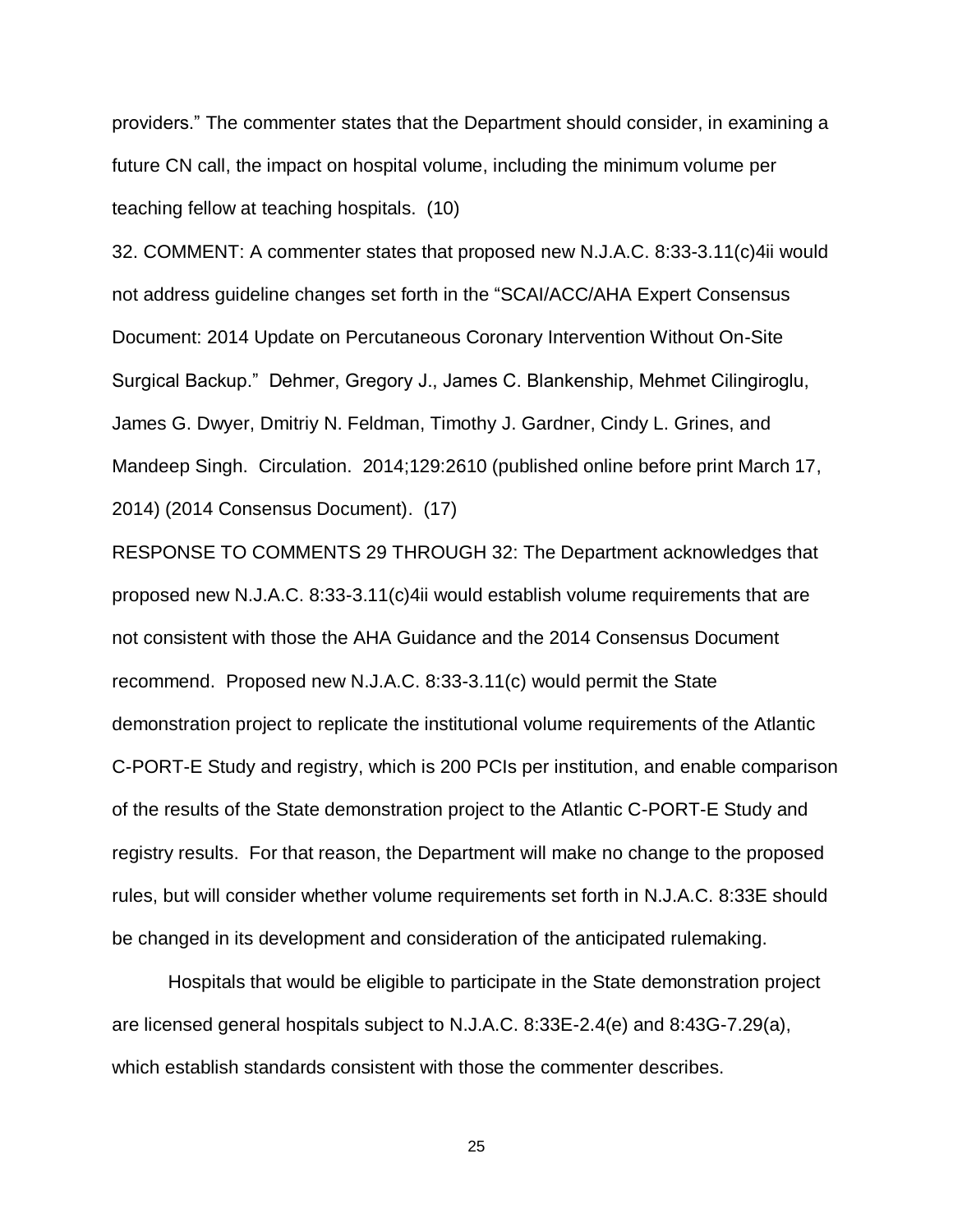Proposed new N.J.A.C. 8:33-3.11(c) would require adherence to the inclusion criteria, including volume requirements, through licensure evaluation and examination by the Data Monitor to ensure participating hospitals' compliance. Proposed new N.J.A.C. 8:33-3.11(c)4ii would exceed the 2014 Consensus Document's suggested volume requirement that operators should perform 50 PCIs per year. As explained above, the rules proposed for readoption, and the proposed amendments, repeals, and new rules reflect a determination to replicate the Atlantic C-PORT-E Study's and registry's institutional and physician volume requirements of 200 PCIs per institution and 75 PCIs per physician annually. The Department will take into consideration the AHA Guidance and the guideline changes set forth in the 2014 Consensus Document in its anticipated rulemaking.

For the foregoing reasons, the Department will make no change on adoption in response to the comments.

33. COMMENT: A commenter describes the AHA Guidance as recommending that hospitals licensed to perform PCI without cardiac surgery backup should "demonstrate appropriate planning for program development and should complete both a primary and elective PCI development program to include routine care process and case selection review … develop and maintain a quality and error management program," and "perform PCI 24 hours a day/7 days a week." (1)

RESPONSE: The Atlantic C-PORT-E Study and registry protocols required participating facilities to plan and complete a primary and elective PCI development program of routine case processing and case selection review, to maintain a quality and error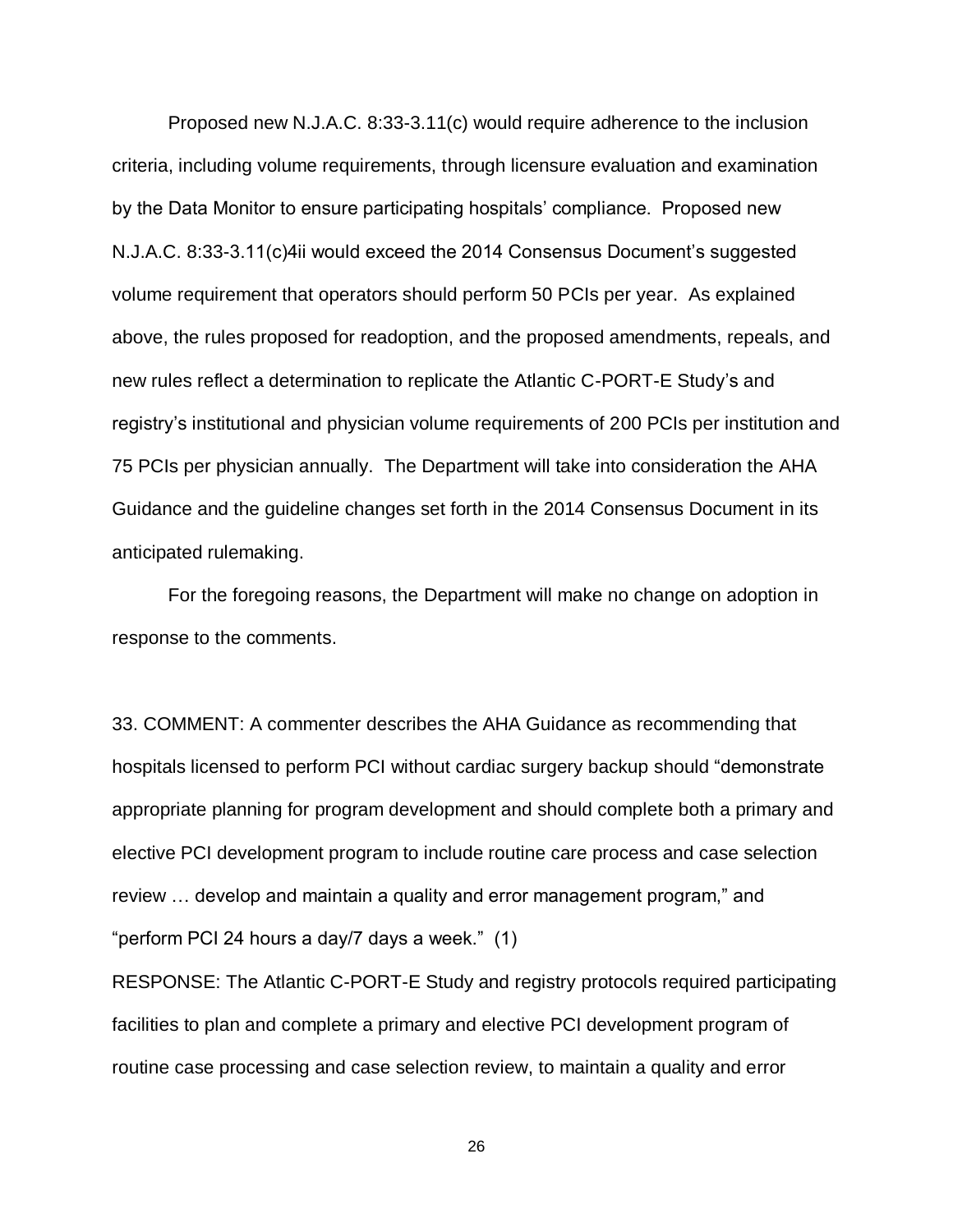management program, and to make primary PCI available around the clock. These requirements are consistent with the AHA Guidance. Adherence to the protocols was a condition of licensing that would continue under proposed new N.J.A.C. 8:33-3.11(c). Therefore, the Department will make no change on adoption in response to the comment.

34. COMMENT: A commenter describes the AHA Guidance as recommending that participating hospitals develop "and sustain agreements with an ambulance service capable of advanced life support and [intra-aortic balloon pump (IABP)] transfer that guarantees a 30-minute-or-less response time," and notes that proposed new N.J.A.C. 8:33-3.11(c) would not require an agreement with an ambulance service, although it would require sending facilities to transfer patients to cardiac surgery centers, and that cardiac surgery centers receive transferred patients, within one hour of the determination to transfer, including patients who require transport for an IABP. (1) RESPONSE: Proposed new N.J.A.C. 8:33-3.11(c)8i would not require ambulance service agreements. Existing N.J.A.C. 8:33E-2.16 likewise does not require ambulance service agreements. Under either rule, hospitals must be able to move a patient in need of emergency cardiac surgery within an hour to a cardiac surgery center operating room. A participating hospital may interpret proposed new N.J.A.C. 8:33-3.11(c)8i to include an ambulance service agreement.

Based on the foregoing, the Department will make no change on adoption in response to the comments.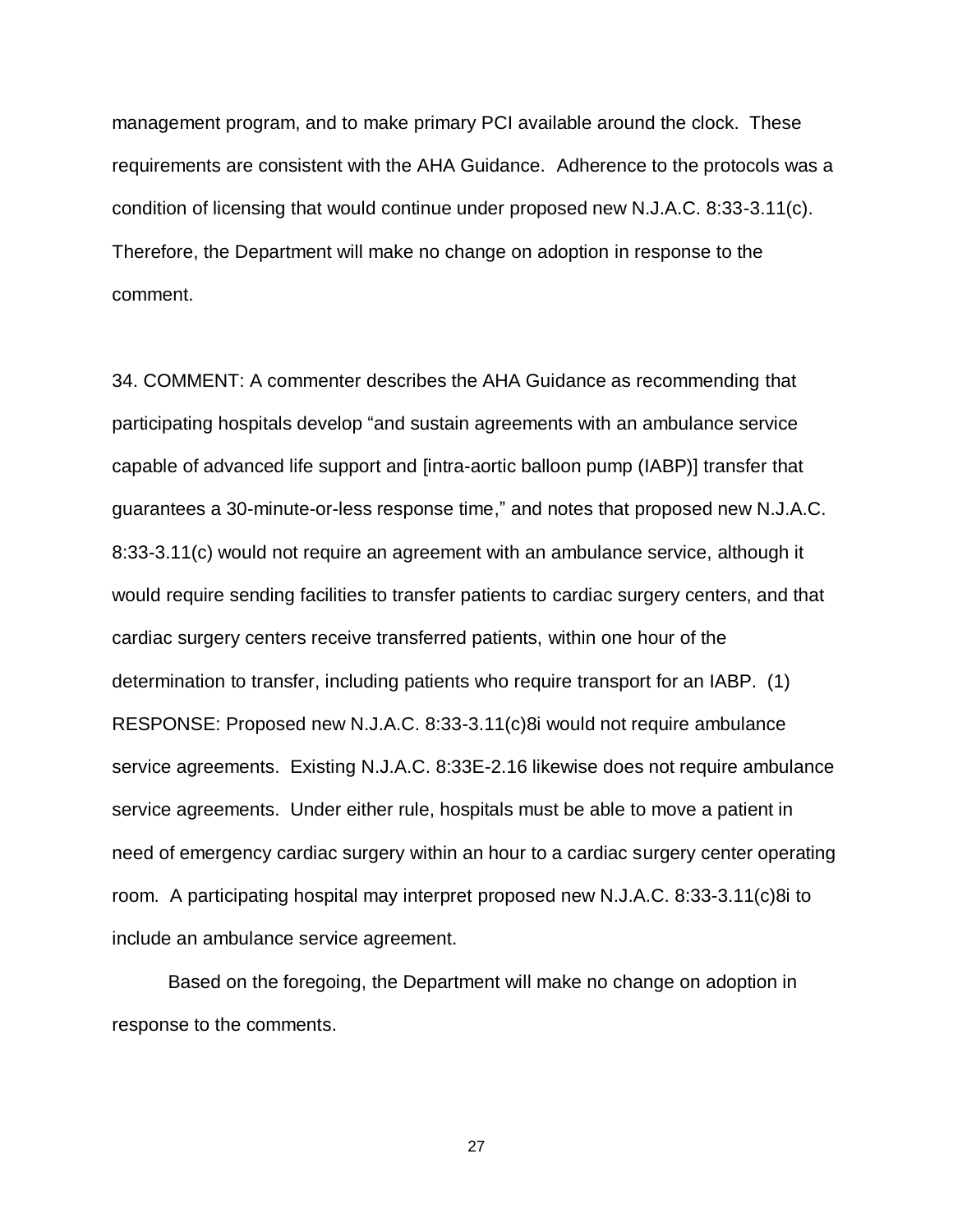#### **Teaching Hospitals**

35. COMMENT: A commenter states that the Department should give "special consideration ... to the State's teaching programs when reviewing the expansion of programs under the CN review process," and states that the expansion of elective PCI, specifically to teaching hospitals, is critically important and must be given priority to maintain the integrity and viability of medical education programs throughout New Jersey. The commenter states that the Accreditation Council for Graduate Medical Education (ACGME) requires sponsoring institutions of internal medicine training programs to provide a broad range of facilities and clinical support services and comprehensive care to adult patients, including cardiac catheterization. The commenter states that "teaching hospitals that are without comprehensive cardiac catheterizations services may be at risk of losing their accreditation. This has the potential to reduce the pipeline for primary care physicians and may have significant ramifications on the physician workforce in New Jersey for decades to come." (2)

RESPONSE: The ACGME accreditation of graduate medical education in internal medicine requires only that a cardiac catheterization laboratory be available at the sponsoring institution. Accreditation programs in internal medicine and cardiovascular disease require the availability of cardiovascular interventional procedures. These upper level teaching programs are only found at six of the 18 New Jersey cardiac surgery centers. Therefore, the rules proposed for readoption, and the proposed amendments, repeals, and new rules, would not have a direct impact on New Jersey's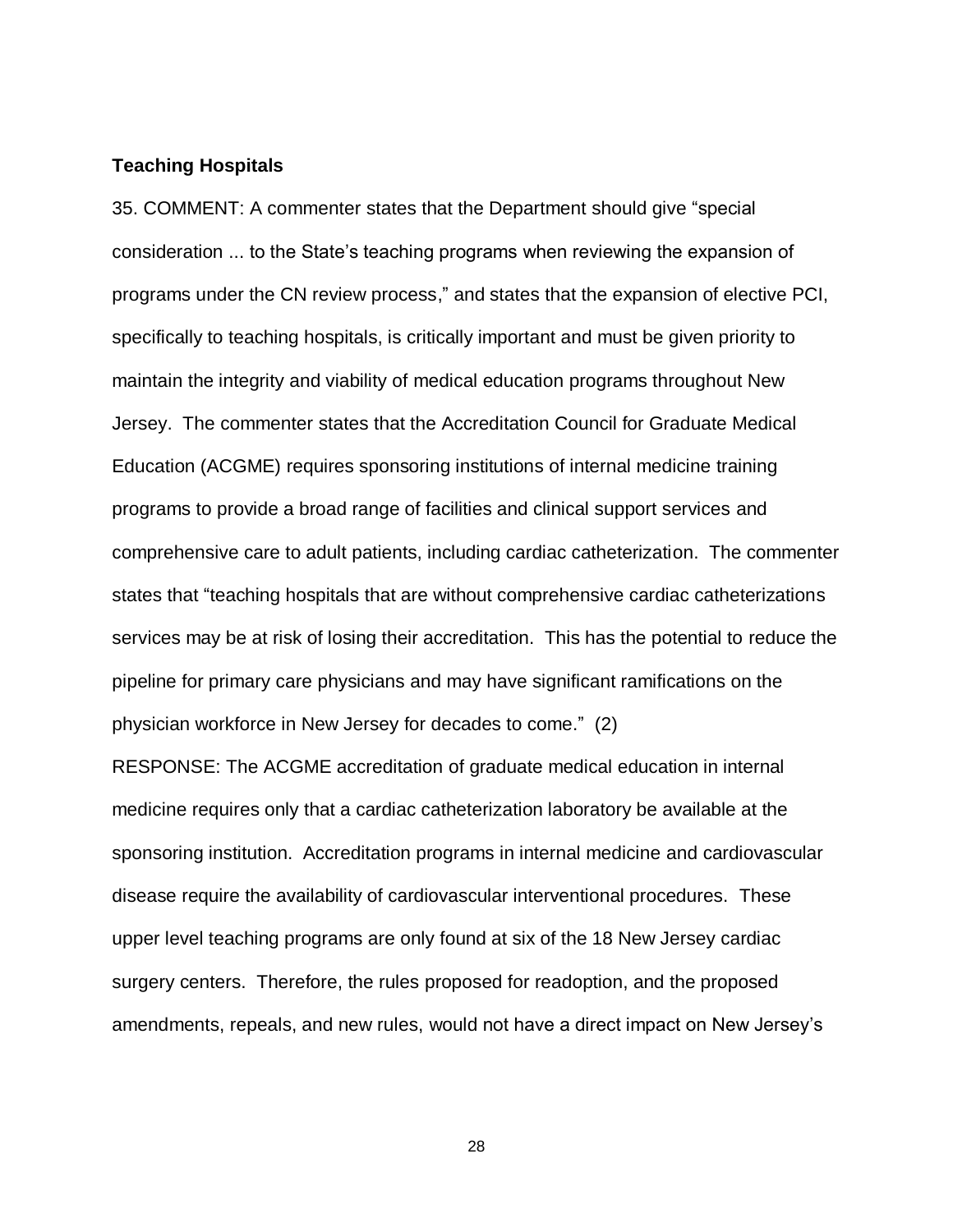teaching programs at non-cardiac surgery centers. Therefore, the Department will make no change on adoption in response to the comment.

36. COMMENT: A commenter inquires whether the Department is changing the Atlantic C-PORT-E Manual, whether the Department would communicate these changes, if any, to applicants for licensure to participate in the State demonstration project prior to the deadline for submission of applications, and whether the Department has identified a Data Monitor and the key questions the Data Monitor and the State would address in State demonstration project. (2)

RESPONSE: The rules proposed for readoption, and the proposed amendments, repeals, and new rules, would establish a State demonstration project that replicates the reporting requirements of the existing Atlantic C-PORT-E registry. Once the State demonstration project becomes operational, the Atlantic C-PORT-E Manual would be inapplicable.

The Data Monitor would be a person who is qualified to perform the functions specified in the definition of "Data Monitor" at proposed new N.J.A.C. 8:33-1.3. The Department intends to engage Thomas R. Aversano, M.D., Director, Atlantic C-PORT Projects, Associate Professor of Medicine, Johns Hopkins University School of Medicine, Baltimore, MD, to serve in this capacity.

The purpose or "key questions" of the proposed State demonstration project are to inform the Department's development of clinically sound Statewide policy on elective angioplasty; to continue the collection and analysis of scientifically rigorous data that would contribute significantly to New Jersey's evidence base on the safety and efficacy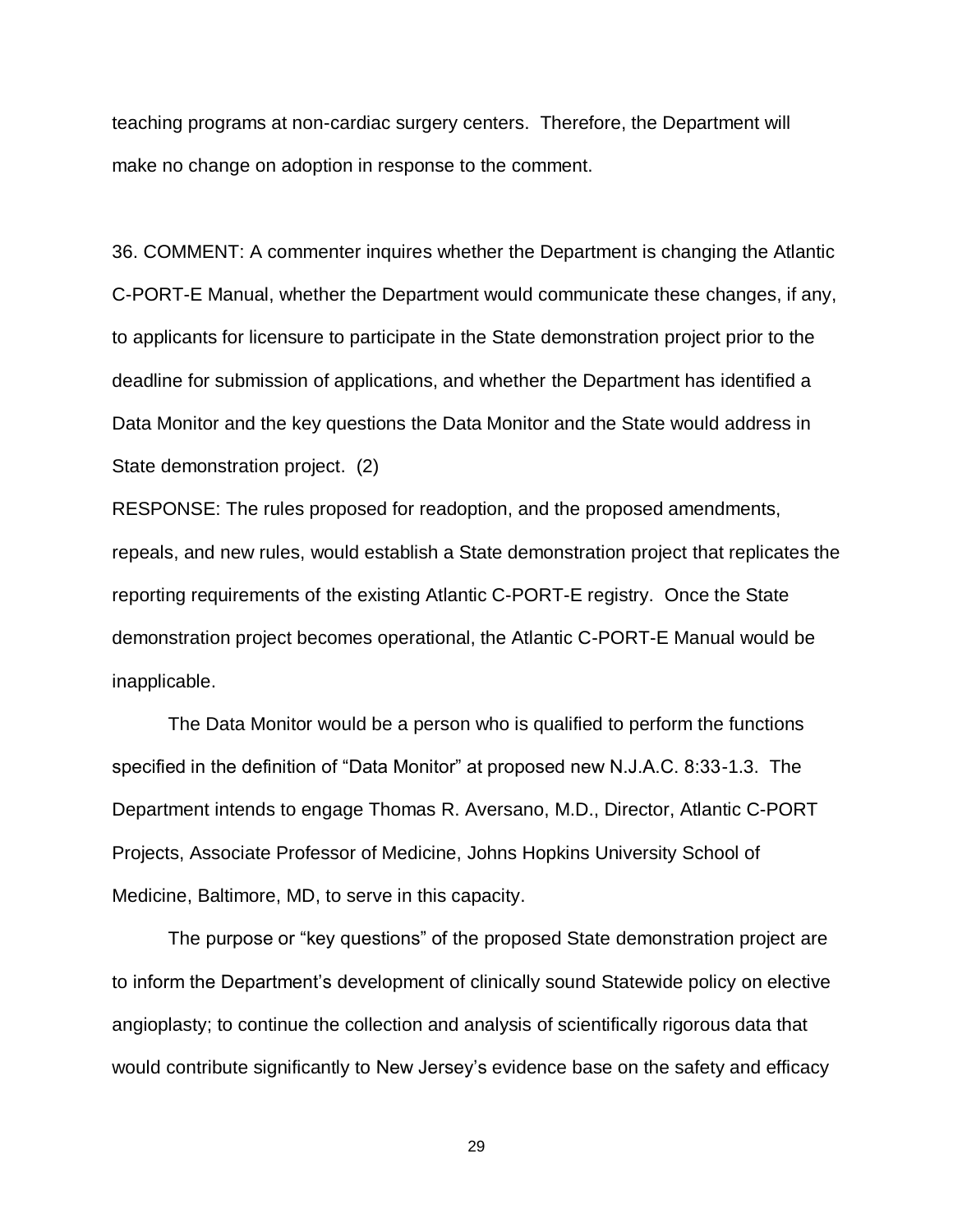of elective PCI without on-site cardiac surgery backup; and to compare the results of the State demonstration project with the results of the Atlantic C-PORT-E Study and registry.

37. COMMENT: A commenter inquires as to the differences, if any, in data monitoring and/or reporting during the State demonstration project as compared to the Atlantic C-PORT-E Study and registry. (10)

RESPONSE: The Atlantic C-PORT-E Study established an Events Committee and a Data Safety Monitoring Board. The Events Committee's charge was to review and adjudicate all potentially major adverse outcomes and to report its findings to the Data Safety Monitoring Board. The Data Safety Monitoring Board's charge was to recommend actions it deemed appropriate in response to the adverse event.

In contrast, the proposed State demonstration project would use the expertise of the Data Monitor to review and adjudicate all potential adverse events and to recommend appropriate responsive actions to the Department. The Department would make final agency decisions in response to adverse events. The Department would continue to maintain its ongoing surveillance of all licensed cardiac services providers for compliance with existing licensing requirements for cardiac services at N.J.A.C. 8:33E and 8:43G-7. The Department responds to complaints regarding licensed cardiac services providers as it does with respect to other licensed health care facilities. N.J.A.C. 8:33E-1.13 and 2.13 establish procedures to which the Department adheres in addressing non-compliant cardiac services, including, among other measures, requiring review by an independent external organization approved by the Department to assess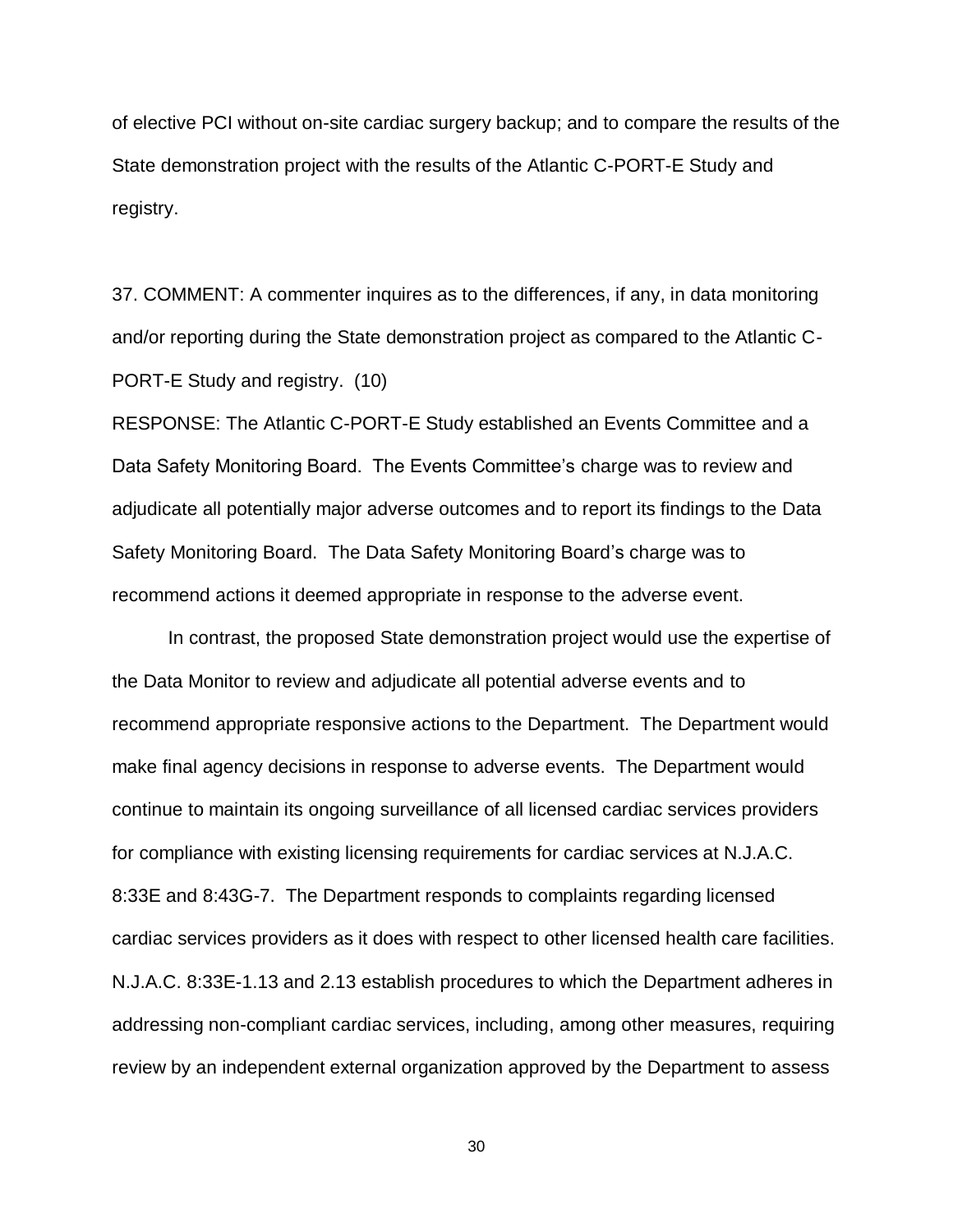overall performance of a facility and its staff, and requiring detailed plans of correction to ensure that non-compliant facilities implement time-sensitive corrective actions to achieve compliance.

38. COMMENT: A commenter requests that the Department and/or the Data Monitor periodically report "volumes and other data" during the course of the State demonstration project and post the reports on the Department's website. The commenter requests that, to permit for complete transparency in the process and outcome, the Department not invoke the law governing access to government records. (10)

RESPONSE: The Department periodically generates, publishes, and posts to its website, reports with respect to cardiac services that include cardiac surgery center performance reports, commonly referred to as "report cards," which are risk-adjusted and contain quality and outcome measures, reports that track historical performance of low-risk and full-service cardiac catheterization facilities, and annual and quarterly cardiac services facility utilization reports. If the Department, in the ordinary course of business, finalizes reports using the data it collects pursuant to proposed new N.J.A.C. 8:33-3.11(e)6vii, the Department would make publicly available those reports, and may post them to its website. The Department is without authority to disregard applicable law, including laws governing access to government records. Without prejudging any request under laws governing access to government records, applicable exclusions from disclosure pursuant to that law, and the integrity of the State demonstration project, are likely to prohibit the dissemination of interim reports while the State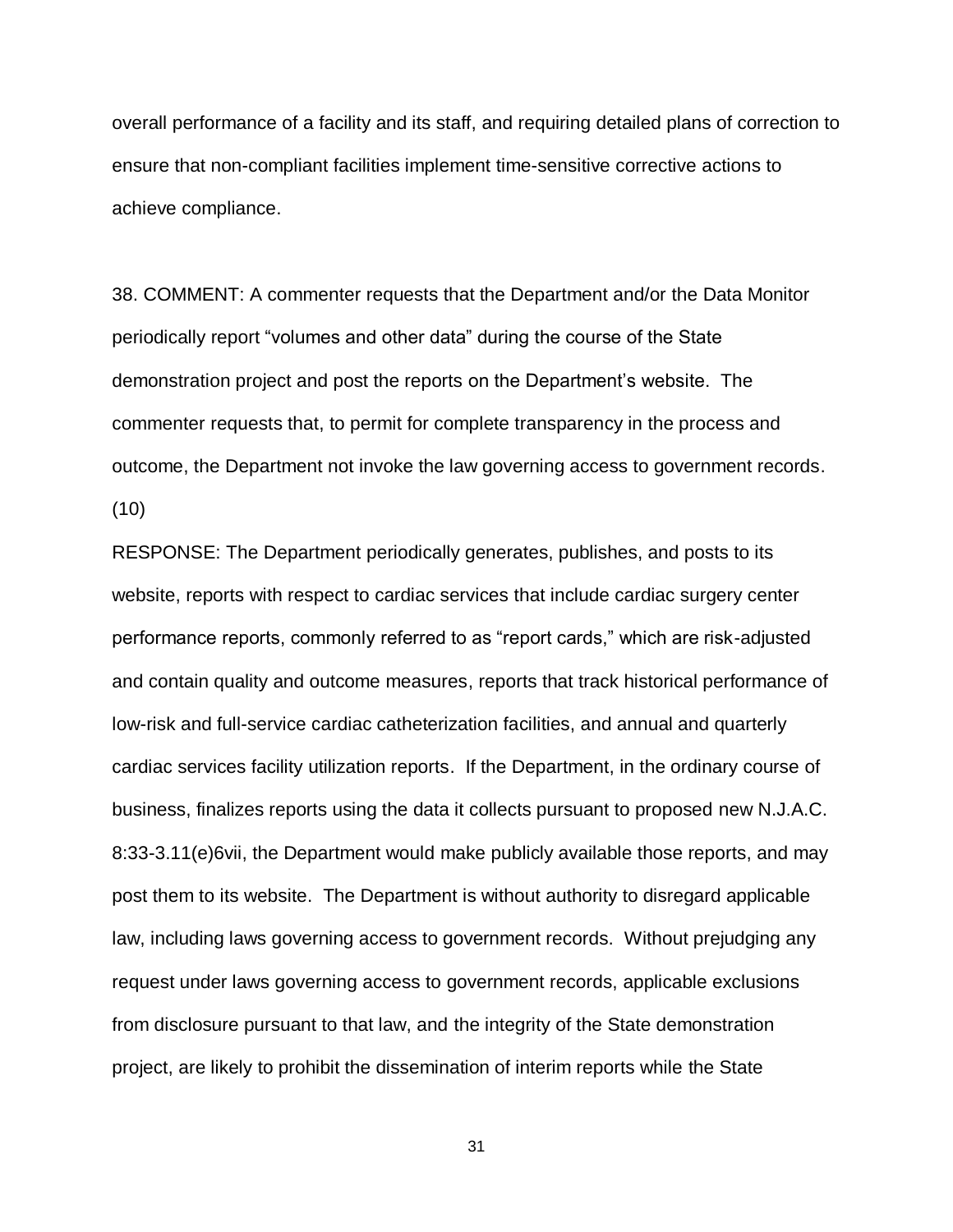demonstration project is ongoing. The final report of the State demonstration project would be available upon finalization and acceptance by the Commissioner.

39. COMMENT: A commenter inquires whether hospitals participating in the State demonstration project that fail to adhere to proposed new N.J.A.C. 8:33-3.11(c)2 over the course of the State demonstration project would be subject to licensure consequences. (10)

RESPONSE: Hospitals that the Department licenses to participate in the State demonstration project would be subject to proposed new N.J.A.C. 8:33-3.11(c)2 over the course of the State demonstration project. Participating hospitals also would be subject to N.J.A.C. 8:33E, 8:43E, and 8:43G-7, which establish cardiac facility licensure requirements, procedures for licensure enforcement actions, and sanctions, such as civil monetary penalties and disciplinary action, up to and including facility license revocation. The proposed amendment at N.J.A.C. 8:33-3.11(c)13 would cross-refer to N.J.A.C. 8:33E-2.3(d), which establishes standards for licensure enforcement of PCI services.

40. COMMENT: Commenters recommend that the Department change proposed new N.J.A.C. 8:33-3.11(c)4xvi to extend the time for the collection and submission of data in the regular course from "within 24 hours" to require participating facilities "to initiate" collection and submission within 24 hours and to complete submission as N.J.A.C. 8:33E-1.9 and 2.10 require. They state that requiring reporting of adverse events within one hour of occurrence "could interfere with the clinical activities of the catheterization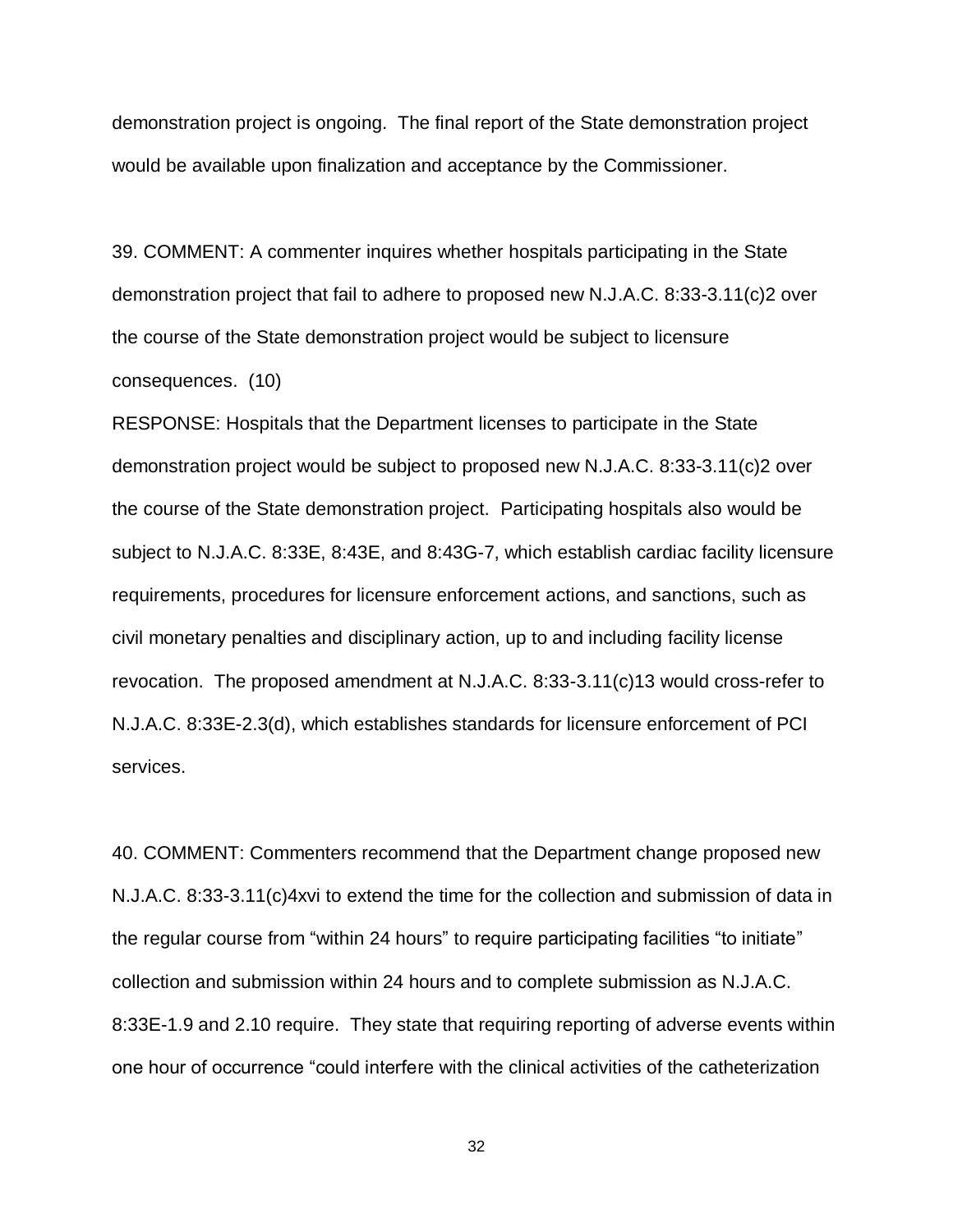lab, where the nature of the event requires follow-up procedures for the patient," and is unreasonable and impractical because the employee responsible for data collection might not be on duty at the time of the adverse event.

They request that the Department change proposed new N.J.A.C. 8:33- 3.11(c)4xvii to extend the time for the collection and submission of data upon the occurrence of adverse events from "within one hour" to "within 72 hours." The commenters state that the change would recognize that collection and submission of all relevant data for routine reporting could take days or weeks. Several commenters note that "the C-PORT-E Adverse Event Reporting Requirements specify that a report must be submitted within 72 hours of occurrence for 'death from any cause' or 'emergency CABG due to a PCI complication.' Reports of other adverse events, such as 'recurrent myocardial infarction, stroke, bleeding, vascular surgery/repair, unplanned cardiac catheterization, any subsequent PCI, CABG for any reason or renal failure,' must be reported within seven days." They state that changes to proposed new N.J.A.C. 8:33- 3.11(c)4xvi and xvii are necessary to make the reporting requirements for the State demonstration project consistent with the reporting obligations of the Atlantic C-PORT-E Manual of Operations. (2, 6, 8, and 9)

RESPONSE: The Department agrees with the commenters. As stated in response to prior comments, the Department clearly intended that the State demonstration project track the requirements of the Atlantic C-PORT-E Manual of Operations. Proposed new N.J.A.C. 8:33-3.11(c)4xvi and xvii are not consistent with the Manual of Operations and would impose an undue burden on participating hospitals, without appreciably enhancing patient safety or data quality. Therefore, the Department will make a change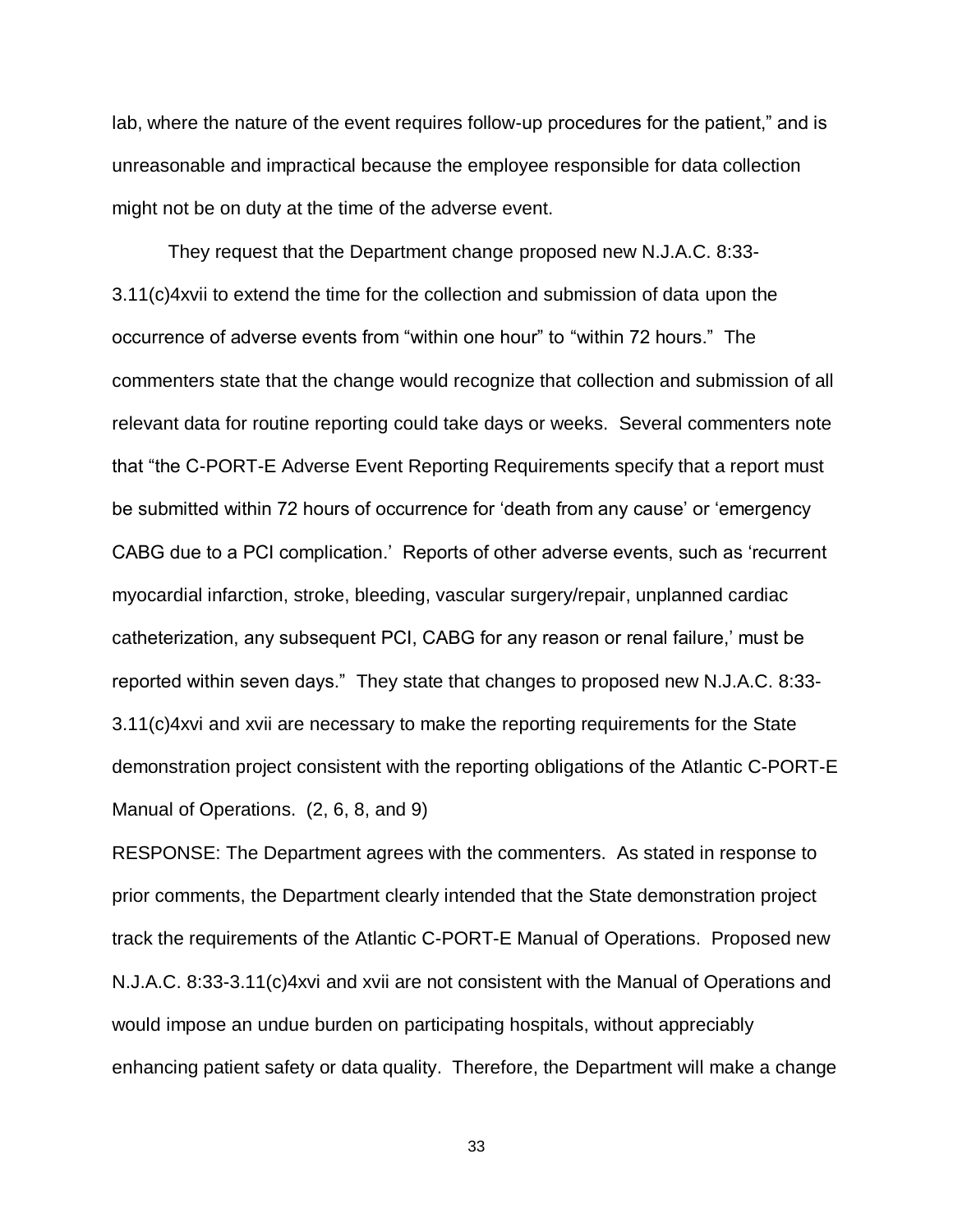on adoption to N.J.A.C. 8:33-3.11(c)4xvi and xvii to extend the respective data collection and reporting obligations therein to be consistent with the Atlantic C-PORT-E Manual of Operations.

#### **Informed Consent**

41. COMMENT: Commenters request that the Department change the requirements for obtaining patients' informed consent at proposed new N.J.A.C. 8:33-3.11(c)5 and the exclusionary criteria for participation in the State demonstration project at N.J.A.C. 8:33- 3.11(c)9 to authorize participating facilities to adhere to each facility's particular policies and procedures for obtaining informed consent and to authorize substituted consent for incapacitated persons (that is, the consent of a relative, guardian, or other legal representative of an incapacitated patient) to undergo elective PCI without cardiac surgery backup and to participate in the State demonstration project. They assert that proposed new N.J.A.C. 8:33-3.11(c)5 and 9 would prevent a patient with any degree of dementia from obtaining elective PCI at hospitals participating in the State demonstration project. (2 and 4)

RESPONSE: The Atlantic C-PORT-E Manual of Operations excludes patients who are incapable of providing their own informed consent from enrollment eligibility. Proposed new N.J.A.C. 8:33-3.11(c)5 and 9 would maintain this exclusion to maintain consistency with Atlantic C-PORT-E Manual of Operations. This will facilitate and validate comparisons between the results of the State demonstration project and the Atlantic C-PORT-E Study and registry. Based on the foregoing, the Department will make no change on adoption in response to the comment.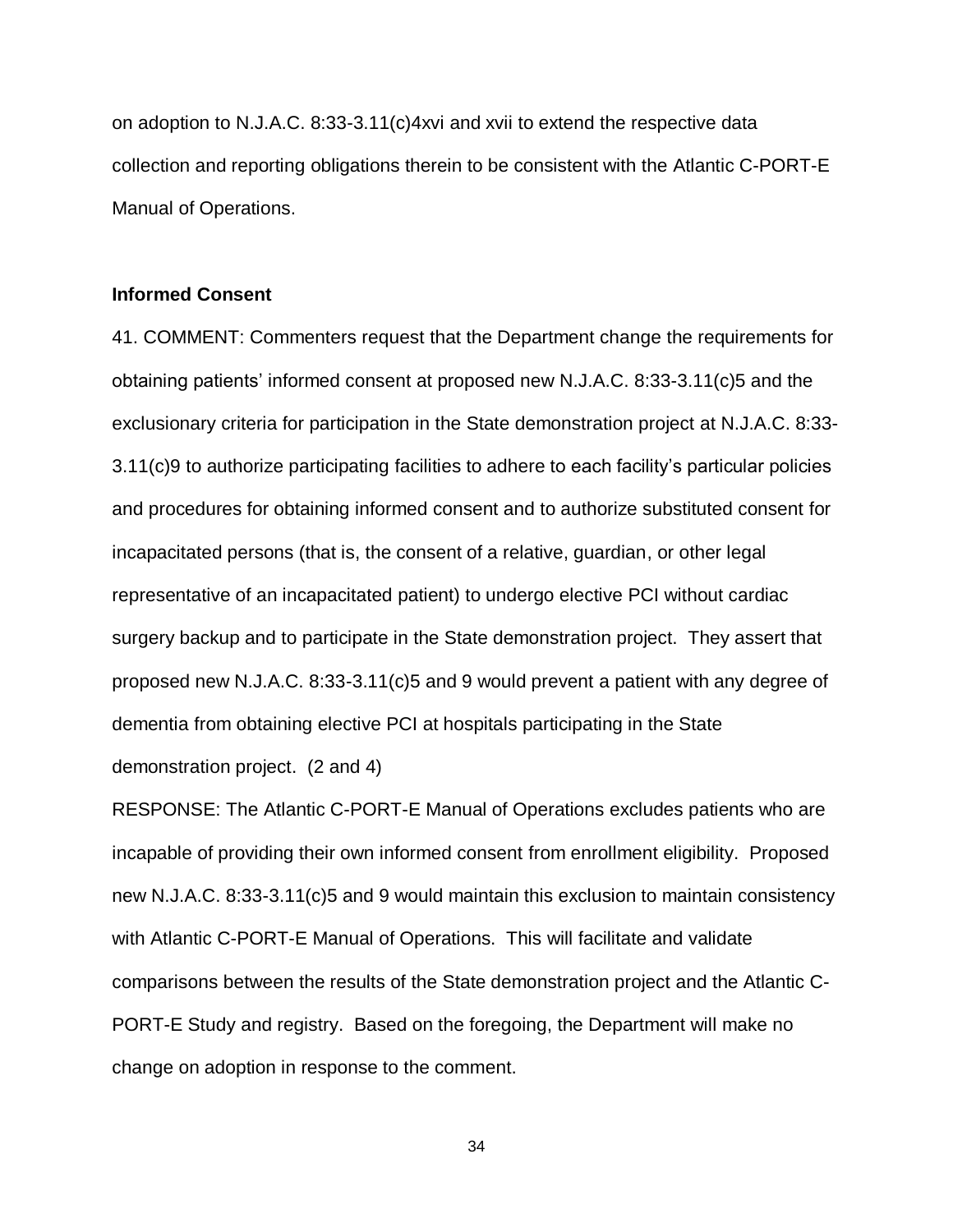42. COMMENT: A commenter recommends that the Department change proposed new N.J.A.C.8:33-3.11(c)5 and 9 to authorize enrollment into the State demonstration project of patients who are elective PCI candidates and who would otherwise be eligible for enrollment but for the fact that they had earlier diagnostic catheterizations at either participating facilities (on an emergent, that is "primary," basis) or non-participating facilities. The commenter states that patients who obtain diagnostic catheterizations at non-participating facilities may be referred to interventionalists practicing at participating facilities. The commenter states that the recommended change would be consistent with the Atlantic C-PORT-E Study and registry protocols, maintain physician referral patterns and volumes, and preserve continuity of care. (6)

RESPONSE: The Department agrees with the commenter's suggestion. For the reasons the commenter states, the Department will make a change on adoption at N.J.A.C. 8:33-3.11(c)5 and add new paragraph (c)6. These changes would delete the preclusion from enrollment into the State demonstration project of patients who have already received diagnostic cardiac catheterization at non-participating hospitals or emergent PCI at participating hospitals, permit referrals of patients receiving diagnostic catheterizations at non-participating hospitals to interventionalists who practice at participating hospitals, and maintain consistency with the Atlantic C-PORT-E Study and registry protocols to facilitate result comparisons.

43. COMMENT: Commenters recommend deletion of N.J.A.C. 8:33-3.11(c)5ii because it "seems to indicate that surgery in the State demonstration project creates a safety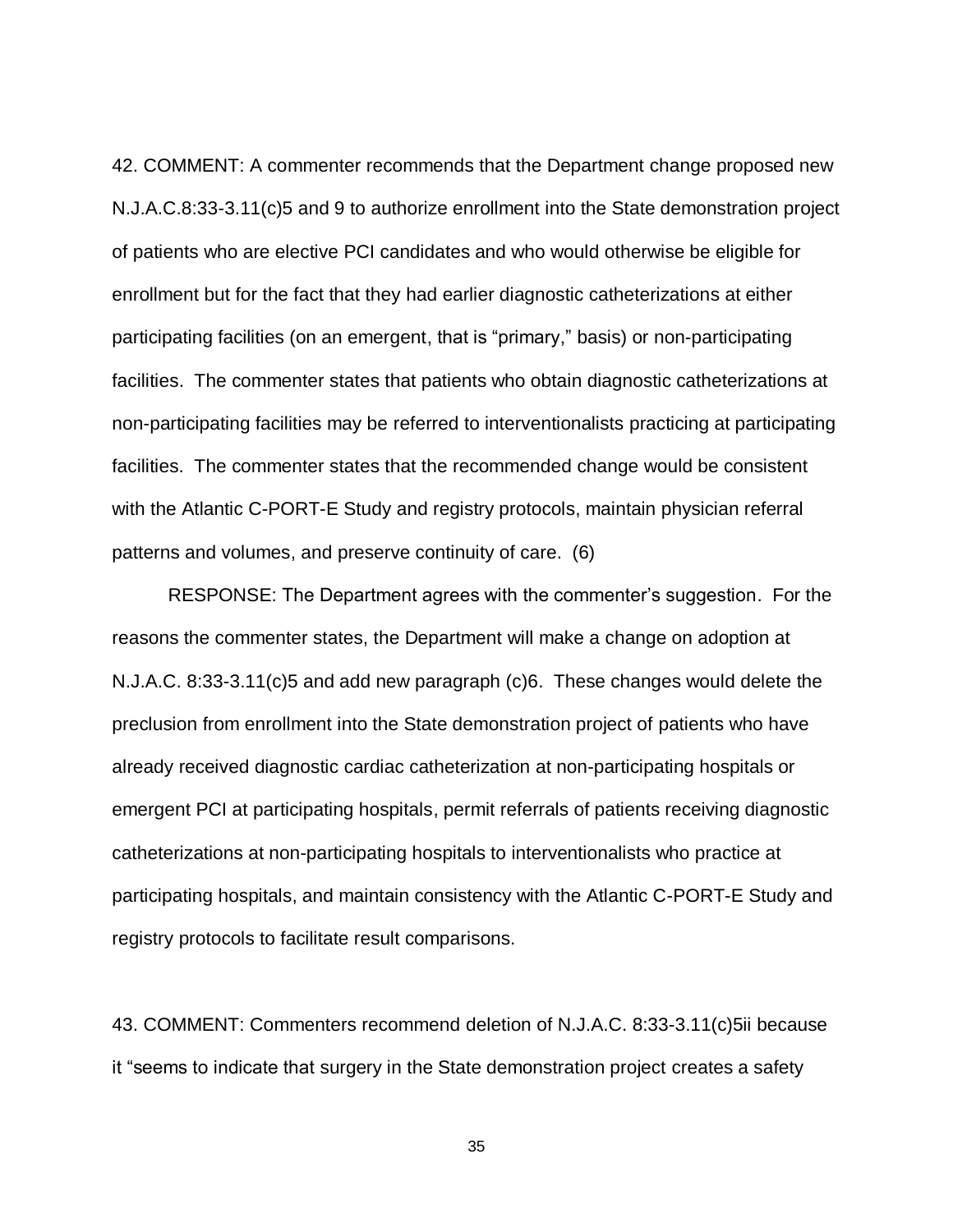risk. Based on the C-PORT-E Study results and the change in clinical Guidelines, it has been determined that there is no significant safety risk related to having an elective PCI procedure at a hospital without surgery on-site. Moreover, as drafted, the informed consent required is misleading because it suggests that cardiac surgery centers have operating rooms and surgeons on call and available during elective PCI procedures, when that is simply not the case. In practice, there may be delays in transferring a patient to an operating room in a cardiac surgery center because a surgeon in unavailable or an operating room is in use. There could be as much of a delay in transferring a patient to an operating room in a cardiac surgery center as there is in transferring the patient from a hospital without surgery on-site to a cardiac surgery center." (8 and 9)

RESPONSE: The Department disagrees with the commenters' representation of the results of the Atlantic C-PORT-E Study as generally applicable to all populations. As stated in response to previous comments, the Atlantic C-PORT-E Study report expressly limited its findings as applying only within the parameters therewith, and not necessarily applying to the general population or to any hospital with a cardiac catheterization laboratory. Proposed new N.J.A.C. 8:33-3.11(c)5ii (recodified upon adoption as N.J.A.C. 8:33-3.11(c)6ii) accurately reflects existing standards applicable to the performance of elective PCI in New Jersey, outside of the proposed State demonstration project, and does not characterize elective PCI at facilities participating in the State demonstration project as necessarily creating a safety risk. Based on the foregoing, the Department will make no change on adoption in response to the comment.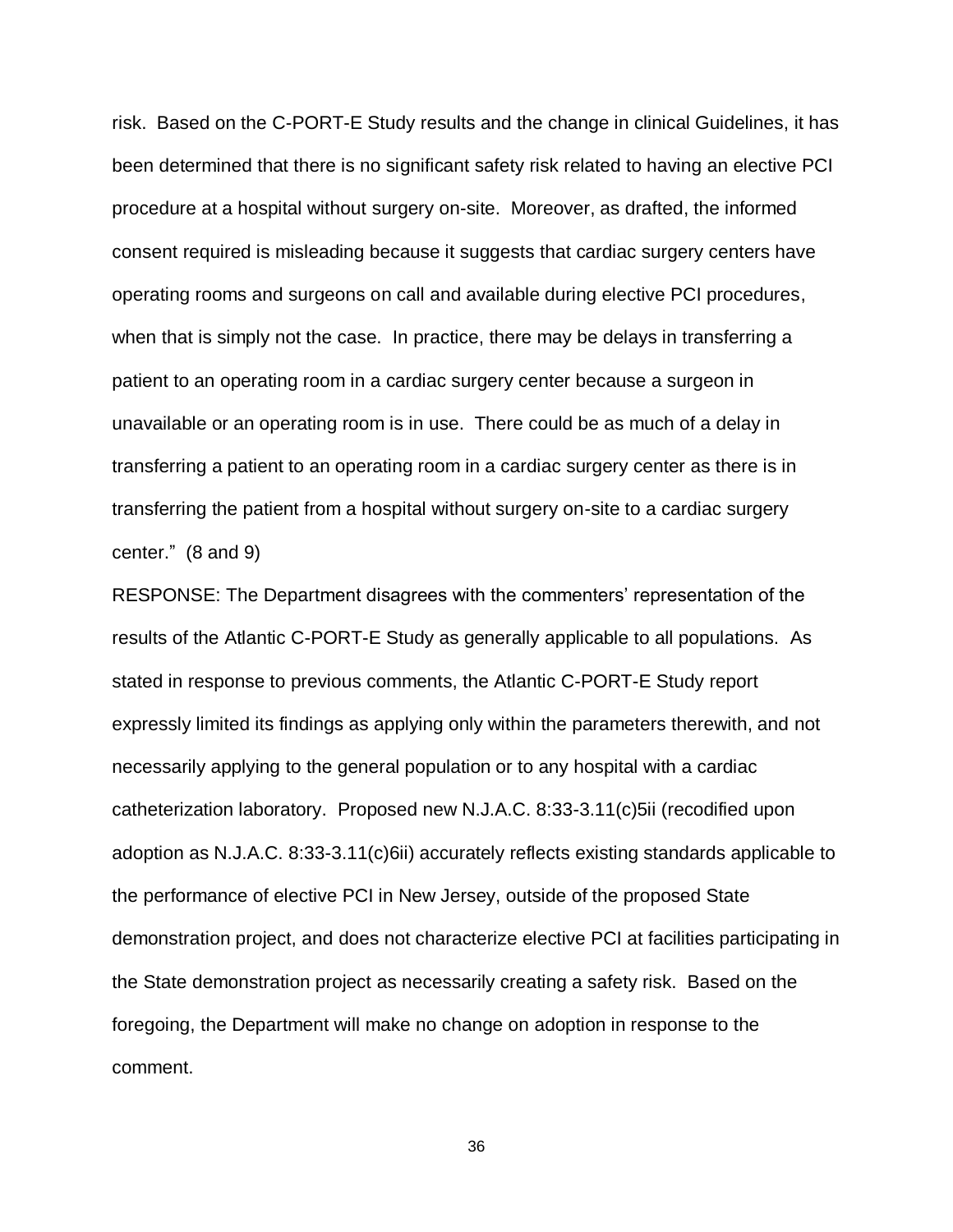44. COMMENT: A commenter states that proposed new N.J.A.C. 8:33-3.11(c)5iii "notes that an enrolled patient may not be eligible for elective PCI at a participating hospital if the enrolled patient needs cardiac surgery" and recommends that "PCI should be allowed if necessary to stabilize a patient for transport to the cardiac surgery center for surgery." (2)

RESPONSE: The Department disagrees with the commenter's characterization of proposed new N.J.A.C. 8:33-3.11(c)5iii (recodified upon adoption as N.J.A.C. 8:33- 3.11(c)6iii). Proposed new N.J.A.C. 8:33-3.11(c)5iii (recodified upon adoption as N.J.A.C. 8:33-3.11(c)6iii) accurately states the required information that participating hospitals are to give patients about their ability and plans for emergency transport if it were to become necessary, in obtaining patients' informed consent to enrollment in the State demonstration project. It does not comment on specific interventions that may be appropriate to stabilize patients in the event transfer is necessary. Therefore, the Department will make no change on adoption in response to the comment.

45. COMMENT: Commenters recommend that the Department delete proposed new N.J.A.C. 8:33-3.11(c)5iv and v because they reflect patient criteria for elective PCI and, therefore, are not appropriate elements of a consent form to be signed by those who have met the criteria. A commenter suggests alternative language at N.J.A.C. 8:33- 3.11(c)5v that states, "For ineligibility based on the reasons cited in N.J.A.C. 8:33- 3.11(c)5iv above, or due to a patient's informed decision not to proceed with the procedure at the study site, a participating hospital would transfer an enrolled patient to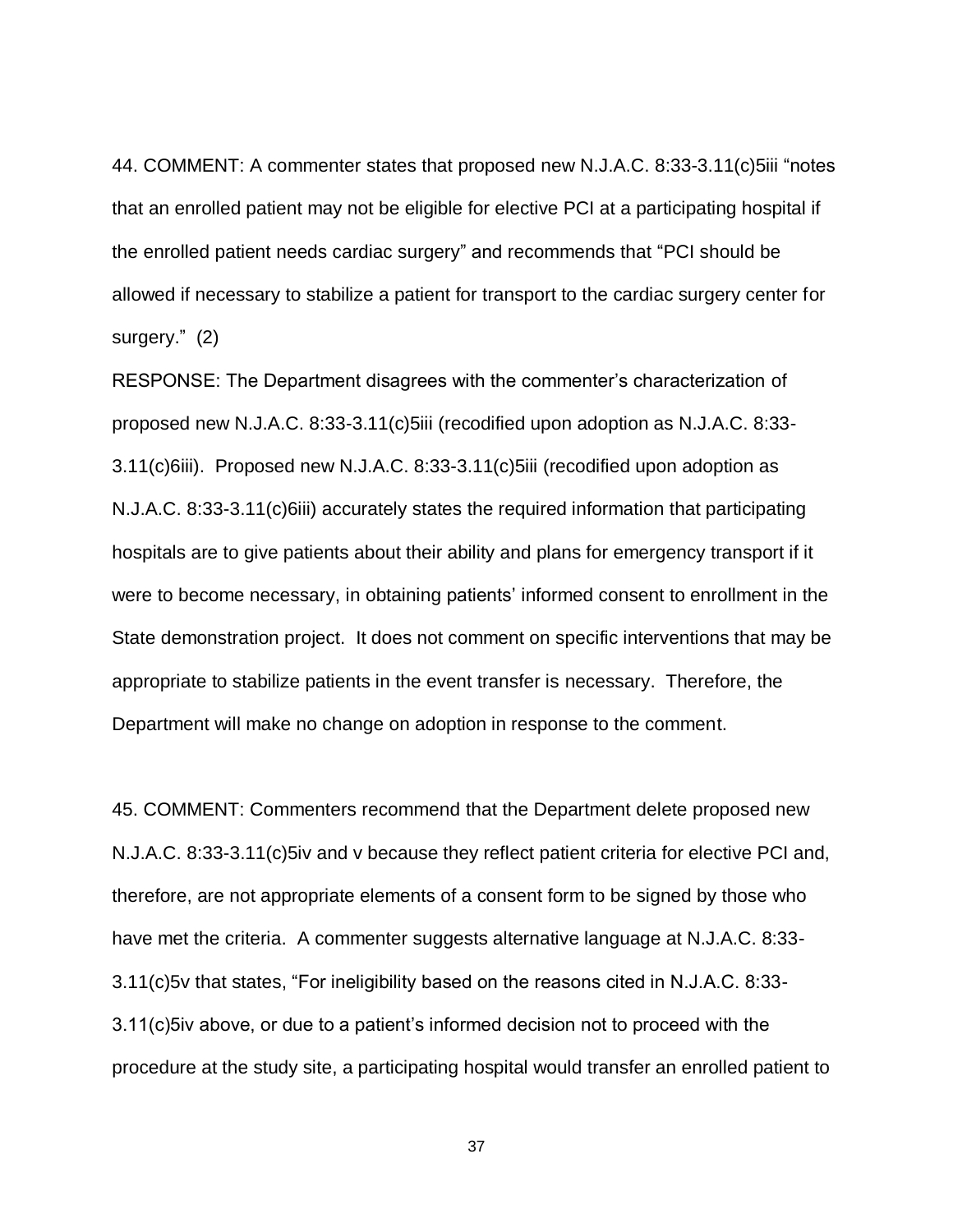a licensed cardiac surgery center of the patient's choosing for appropriate care." (6, 8, 9, and 10)

RESPONSE: Proposed new N.J.A.C. 8:33-3.11(c)5iv and v (recodified upon adoption as N.J.A.C. 8:33-3.11(c)6iv and v) articulate standards for patient informed consent to enrollment in the State demonstration project, not to the receipt of elective PCI. It is appropriate to require patients to understand the elements of the State demonstration project. These standards would require participating hospitals to provide information to patients that is accurate and consistent with requirements for obtaining patient's informed consent to enroll in the Atlantic C-PORT-E Study and registry. Therefore, the Department will make no change on adoption in response to the comments.

## **Collaboration Agreements**

46. COMMENT: A commenter inquires whether hospitals participating in the State demonstration project are to assign patients "randomly … to their existing Atlantic C-PORT-E Study Partner Hospital as was originally done during the Atlantic C-PORT-E demonstration project? If so, how will this be monitored? If not, what is the purpose of the collaboration agreement [that proposed new N.J.A.C. 8:33-3.11(c)7 (recodified upon adoption as N.J.A.C. 8:33-3.11(c)8) would require] and is it different from a transfer agreement? Where will patients in need of rescue be sent?" (10)

47. COMMENT: A commenter describes the AHA Guidance as recommending that participating hospitals develop and maintain necessary agreements with tertiary facilities that agree to accept emergent and non-emergent transfers for additional medical care, cardiac surgery, or IABP. The commenter acknowledges that proposed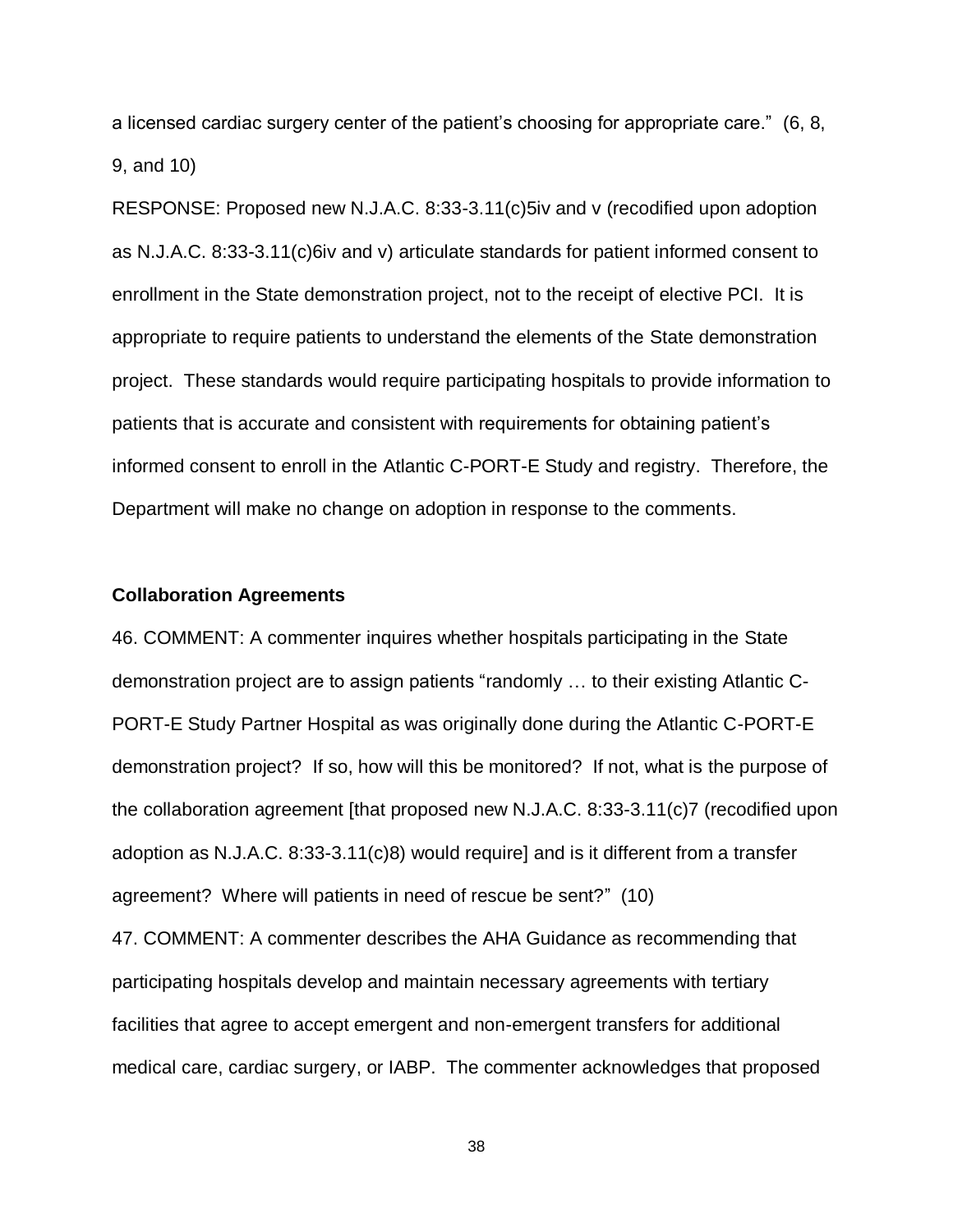new N.J.A.C. 8:33-3.11(c)8 (recodified upon adoption as N.J.A.C. 8:33-3.11(c)9) would require a written collaboration agreement with a cardiac surgery center, but would not require a tertiary facility to accept emergent and non-emergent transfers for additional medical care or IABP. (1)

RESPONSE TO COMMENTS 46 AND 47: Although randomization was part of the Atlantic C-PORT-E Study, it was not a component of the Atlantic C-PORT-E Registry. Because the proposed State demonstration project would replicate the standards of the Atlantic C-PORT-E registry, randomization should not be a component of the State demonstration project, and the Department will make no change on adoption in response to the comment. The Department would monitor participant compliance through the Data Monitor.

Proposed new N.J.A.C. 8:33-3.11(c)8 (recodified upon adoption as N.J.A.C. 8:33-3.11(c)9) would require participating hospitals to have a collaboration agreement with a cardiac surgery center in the same or a contiguous county to transfer enrolled patients who require cardiac surgery, including patients having IABPs, to a cardiac surgery operating room within one hour of the determination of need for the transfer. This would be consistent with existing N.J.A.C. 8:33E-2.16(b) governing emergency PCI. Existing N.J.A.C. 8:33E-1.8 requires facilities that provide invasive cardiac diagnostic services without cardiac surgery backup onsite to develop and maintain written agreements with at least one cardiac surgery center to provide emergency backup and transport. Existing N.J.A.C. 8:33E-2.7 requires cardiac surgery centers to enter into written transfer agreements to accept cardiac patients from hospitals located within the same or contiguous counties.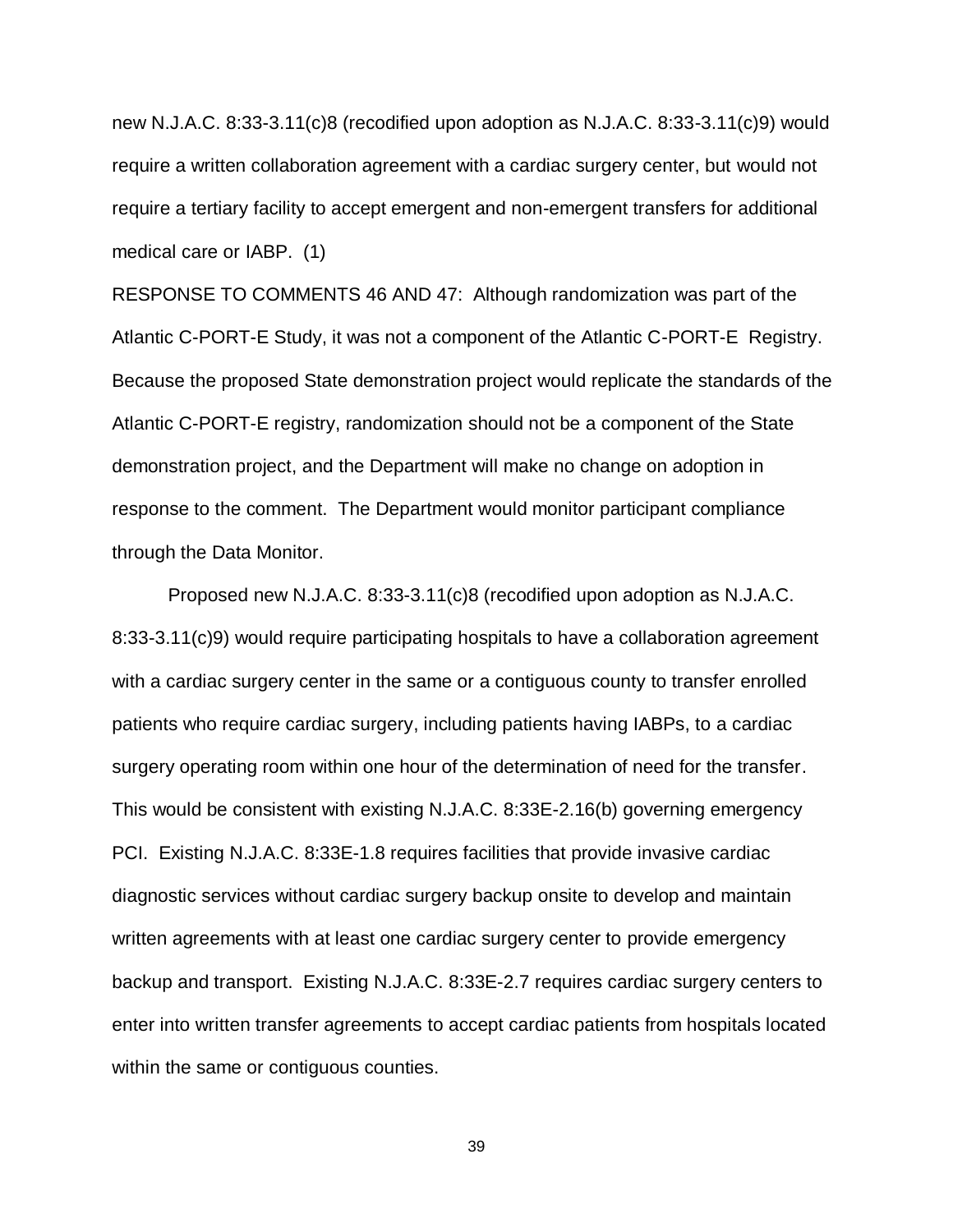Hospitals may have emergency transport agreements with more than one cardiac surgery center. The decision of where to transport a patient is based on multiple factors. The collaboration agreement with a cardiac surgery center would serve as an added safeguard to ensure access to on-call cardiac surgery backup.

Based on the foregoing, the Department will make no change on adoption in response to the comments.

# **Deletion of Standards Authorizing Inner City Cardiac Satellite and Bloodless Surgery Demonstration Projects**

48. COMMENT: A commenter supports the proposed deletion of standards governing inner city cardiac satellite and bloodless surgery demonstration projects because "these demonstration projects are outdated and are no longer relevant." (3) RESPONSE: The Department acknowledges the commenter's support for the proposed deletion of inner city cardiac satellite and bloodless surgery demonstration projects.

49. COMMENT: A commenter states that the inner city cardiac satellite demonstration project "demonstrated its original benefit" and expresses concern about the potential disruption created by the proposed deletion of the demonstration project rules at existing N.J.A.C. 8:33-3.11(c) and (d). The commenter requests that the Department to continue licensure of this "needed service." (2)

RESPONSE: There remains only one facility that is operating an inner city cardiac satellite demonstration project, and the Department is working with that facility to prevent disruption to that service by an alternative form of licensure. Because there will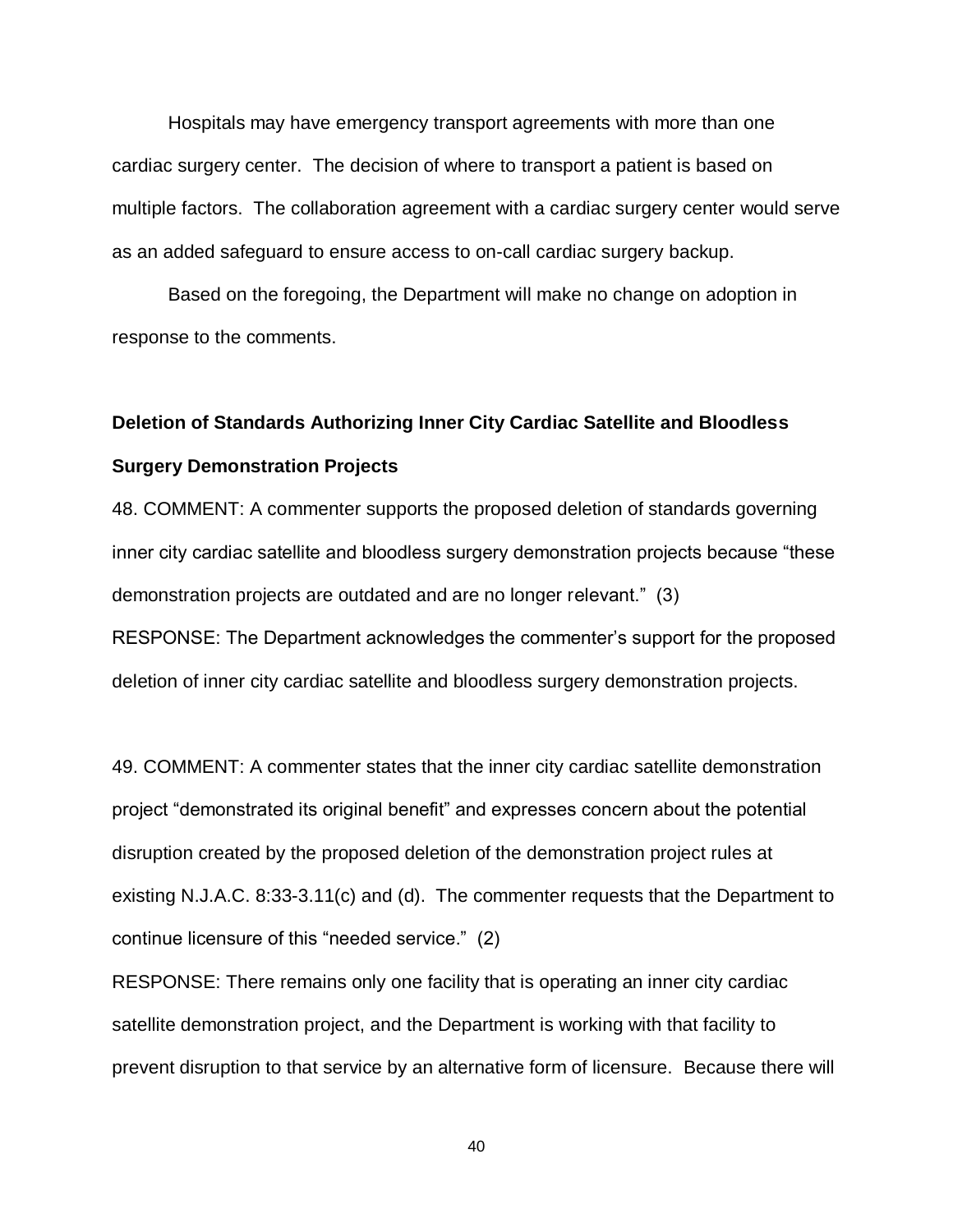be no disruption in the service provided by that facility, the Department will make no change on adoption in response to the comment.

**Summary** of Agency-Initiated Change:

The Department is making technical changes on adoption at proposed new N.J.A.C. 8:33-3.11(c) and (c)1 to delete two placeholders for dates that were determinable by the effective date of the proposed amendments and to add instead the actual dates, calculated based on the publication date of the notice of adoption. The Department is also proposing technical changes therein to simplify sentence structure.

## **Federal Standards Statement**

The Department is adopting neither the readopted rules nor the adopted amendments, repeals, and new rules under the authority of, or to implement, comply with, or participate in, any Federal law, standards, or requirements. Therefore, a Federal standards analysis is not required.

**Full text** of the readopted rules may be found in the New Jersey Administrative Code at N.J.A.C. 8:33.

**Full text** of the adopted amendments and new rules follows (additions to proposal indicated in boldface with asterisks \***thus\***; deletions from proposal indicated in brackets with asterisks \*[thus]\*):

8:33-3.11 Demonstration and research projects

 $(a) - (b)$  (No change.)

(c) The Commissioner shall accept certificate of need applications for the State demonstration project from eligible hospitals, which are those facilities \*[licensed by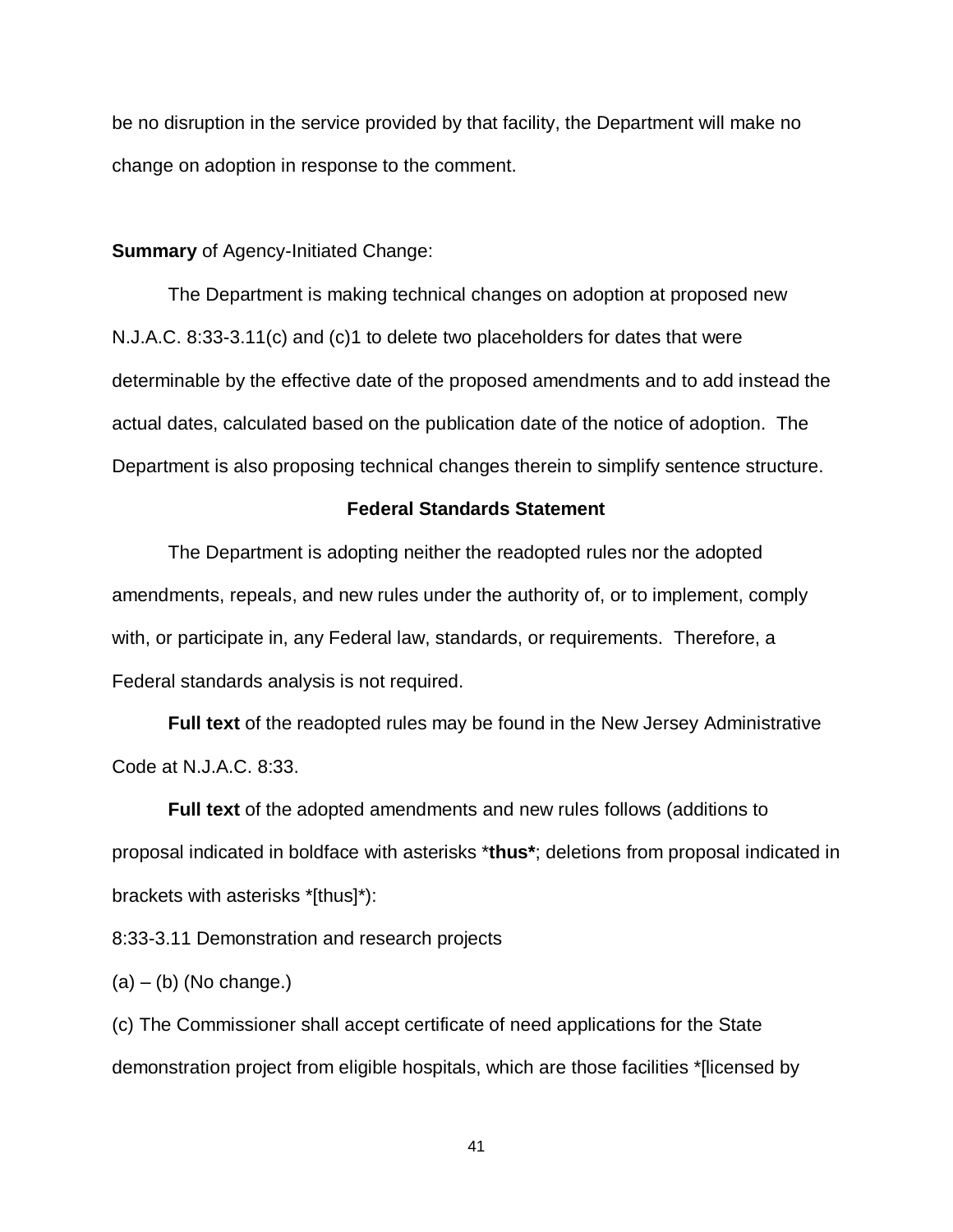the]\* **\*holding\*** Department \*[on (the effective date of this amendment)]\* **\*licensure\*** to participate in the Atlantic C-PORT-E registry **\*as of August 17, 2015\***.

1. An eligible hospital that elects to participate in the State demonstration project shall submit to the Department a completed certificate of need application \*[under]\* **\*, in accordance with\*** the expedited review process \*[in accordance with]\* **\*at\*** N.J.A.C. 8:33-5.2, \*[along with]\* **\*and\*** a non-refundable application fee \*[in the amount]\* of \$7,500, \*[(within 30 days of the effective date of this rule)]\* **\*by September 16, 2015.\***

2. – 3. (No change from proposal.)

4. If the Department approves an application for a certificate of need pursuant to N.J.A.C. 8:33-5.2 for participation in the State demonstration project, an applicant hospital that obtains licensure to perform elective PCI within the State demonstration project shall:

i.-xv. (No change from proposal.)

xvi. Maintain the equivalent of one full-time employee (FTE) responsible for the timely and accurate collection and submission of data on each elective PCI case \*[within 24 hours of procedure completion]\* **\*, who shall initiate submission of data** to the Data Monitor\*[, and to the Department]\* **\*within 24 hours of procedure completion and complete such submission as promptly as possible\*** in accordance with N.J.A.C. 8:33E-1.9 and 2.10;

xvii. Report \*[adverse events, including]\* **\*to the Data Monitor, within 72 hours thereof, the occurrence of a\*** death\*[, the]\* \***from any cause, a\*** need for emergency cardiac surgery, \*[or]\* **\*and\*** other events as **\*the Data Monitor\*** may \*[be identified by the Data Monitor, within one hour of occurrence to the Data Monitor]\*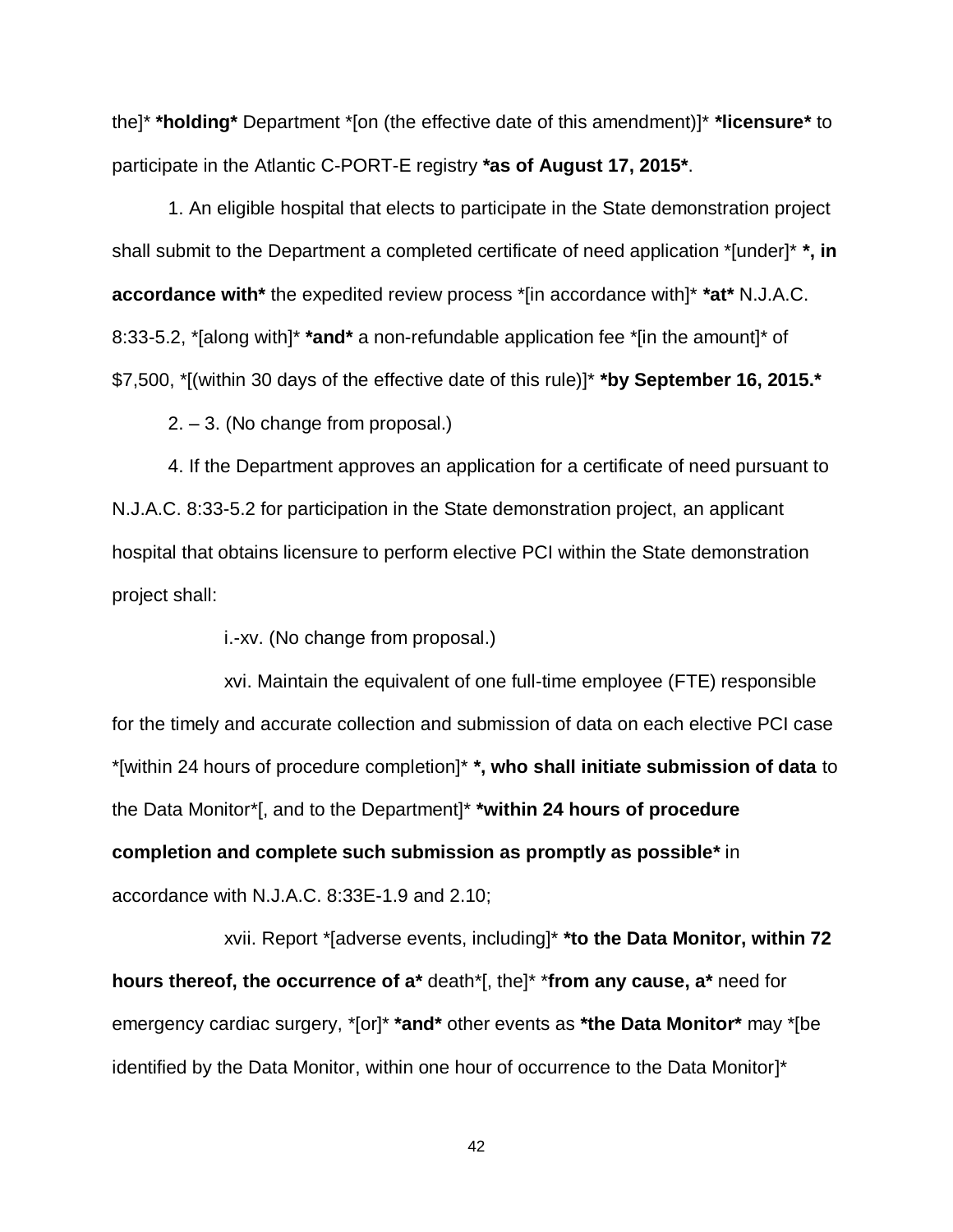**\*identify, and, within seven days thereof, the occurrence of other adverse events such as recurrent myocardial infarction, stroke, bleeding, a need for vascular surgery or repair, unplanned cardiac catheterization, a subsequent PCI and/or CABG for any reason, or renal failure\***; and

xviii. (No change from proposal.)

5. Participating hospitals shall ensure that\*[, before the commencement of diagnostic cardiac catheterization,]\* each enrolled patient provides written informed consent **\*pursuant to (c)6 below\*** to participate in the State demonstration project \*[after receiving]\* **\*:**

**i. Before the commencement of diagnostic cardiac catheterization;**

**ii. After a patient has received primary PCI at a participating hospital and before the patient undergoes elective PCI at that hospital; or**

**iii. After a patient has received diagnostic cardiac catheterization at a non-participating hospital and before the patient undergoes elective PCI at a participating hospital;**

**6. Participating hospitals shall ensure that patients receive\*** the following information and an opportunity to review and consider such information **\*before being asked to consent in writing to participate in the State demonstration project\***:

i.  $-iii$ . (No change from proposal.)

iv. An enrolled patient may not be eligible for elective PCI at a participating hospital if the enrolled patient needs cardiac surgery, meets the exclusionary criteria for patients with high procedural risk for elective PCI at \*[(c)11]\* **\*(c)12\*** below, or requires treatment that is not available at the participating hospital;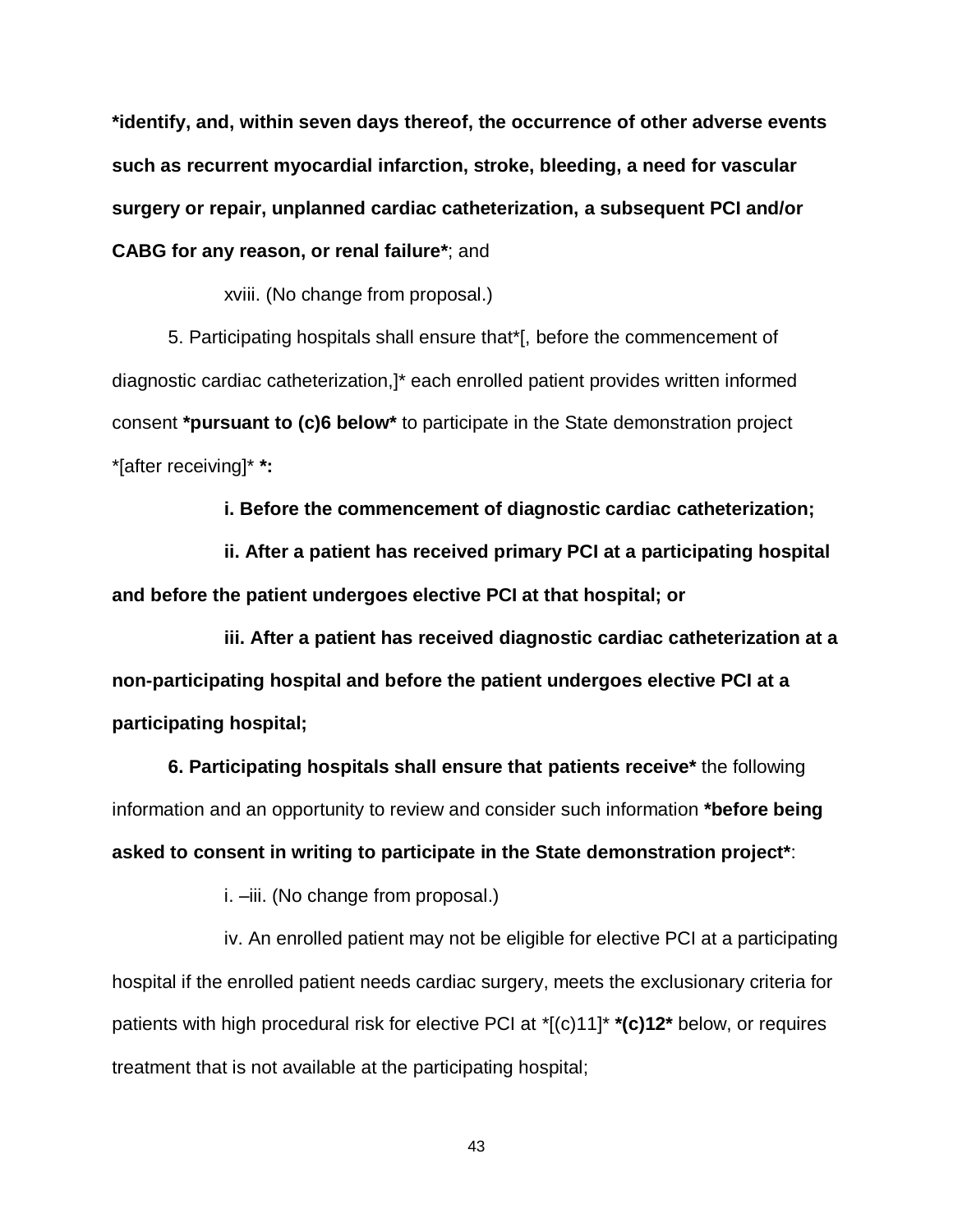v. For ineligibility based on the reasons cited in \*[(c)5iv]\* **\*(c)6iv\*** above, a participating hospital would transfer an enrolled patient to a licensed cardiac surgery center for appropriate care; and

vi. (No change from proposal.)

Recodify proposed 6. and 7. as **7. and 8.** (No change in text from proposal.)

\*[8.]\* **\*9.\*** The documented collaboration agreement required pursuant to \*[(c)7]\* **\*(c)8\*** above shall include the following:

i.-iii. (No change from proposal.)

\*[9.]\* **\*10.\*** (No change in text from proposal.)

\*[10.]\* **\*11.\*** Following diagnostic cardiac catheterization and prior to performing PCI services, participating hospitals shall not perform PCI on enrolled patients who demonstrate the following:

i.-ii. (No change from proposal.)

iii. High procedural risk as defined at \*[(c)11]\* **\*(c)12\*** below; or

iv. High likelihood of requiring a device that is not available at the

participating hospital as defined at \*[(c)12]\* **\*(c)13\*** below.

Recodify proposed 11.-15. as **12.-16.** (No change in text from proposal.)

\*[16.]\* **\*17.\*** Notwithstanding (d)4 below, **\*and the Department's intention that\*** the State demonstration project will last no more than 18 months, the State demonstration project shall be in effect until the Department promulgates new rules at N.J.A.C. 8:33E for elective angioplasty without cardiac surgery backup and issues licenses under those rules, and establishes the following:

i. – ii. (No change from proposal.)